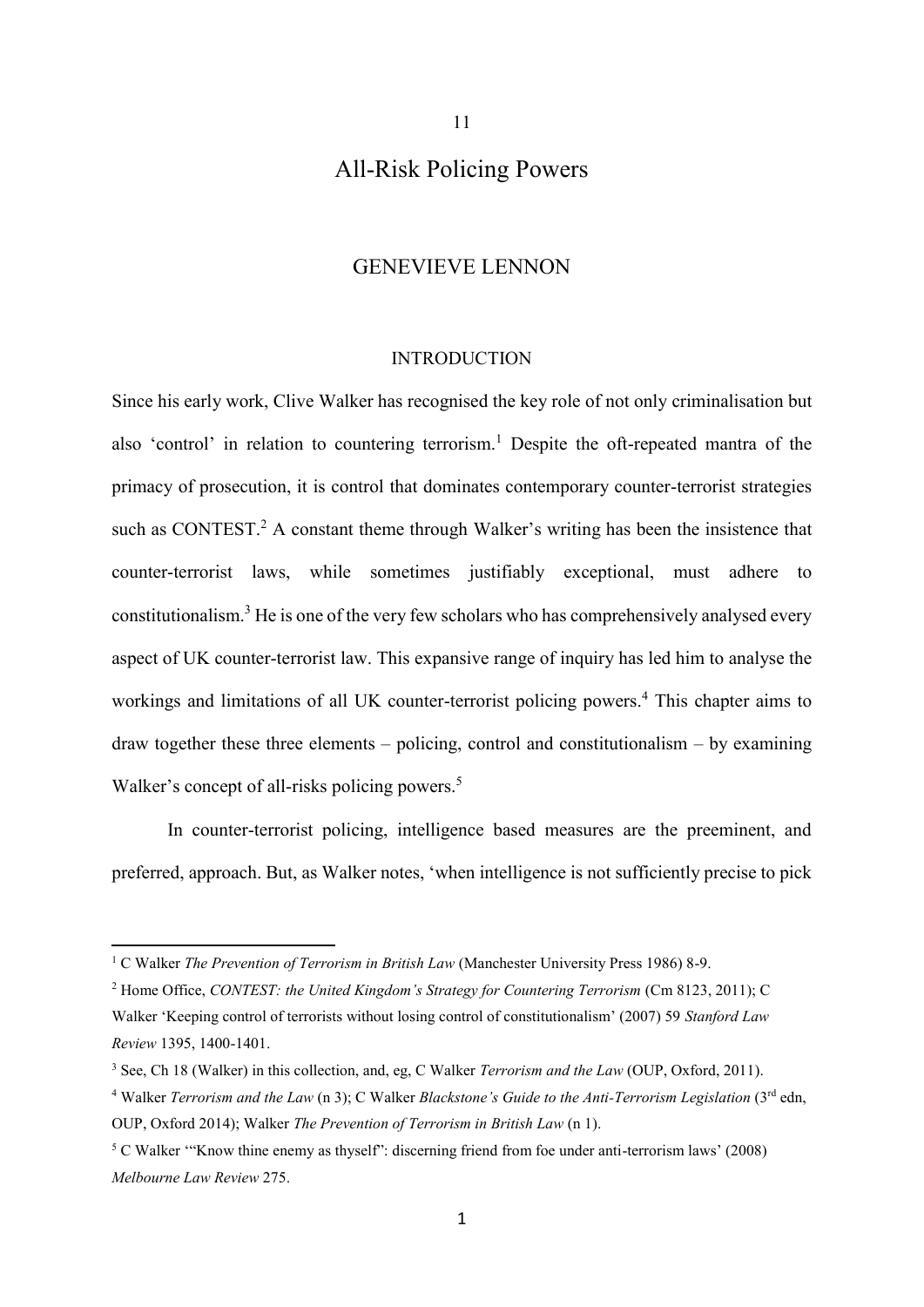out foe from friend, then evermore pervasive tactics must be adopted'. 6 All-risks powers are an example of such tactics. The starting point for all-risks policing was the advent of 'neighbour terrorism': the threat is no longer from some exotic other who is clearly and easily distinguishable from ourselves.<sup>7</sup> It is not Bin Laden in a cave in Tora Bora. It is the local lads who you have seen around, chatting on the streets. It is your neighbour. Walker dates 'neighbour terrorism' to the mid-2000s, giving the 7/7 London bombings as an example, although he notes the earlier examples of Richard Reid, the 'shoe bomber', in 2001 and Ahmad Omar Saeed Sheikh, who murdered Daniel Pearl in 2002.<sup>8</sup>

<span id="page-1-0"></span>Two important consequences flow from this designation. First, when faced with neighbour terrorism, everyone is deemed risky until proven otherwise. Indeed, 'we are increasingly unsure of how to typecast our enemies, and the embedded nature of the terrorism risk seems to demand the treatment of one's neighbour as potentially friend and foe.'<sup>9</sup> These powers clearly aim towards control rather than criminalisation. They are precautionary and aim to respond to anticipatory risks by means of disruption, deterrence and early detection.<sup>10</sup>

While it is possible to conceive of counter-terrorist measures that everyone, everywhere is subjected to – the mass data gathering that occurred under  $Tempora<sup>11</sup> comes close – it is$ impractical if not impossible for policing to occur in such an all-encompassing manner. This leads to the second consequence, whereby the response to this pervasive risk is refined by

<sup>6</sup> Walker 'Know thine enemy' (n [5\)](#page-0-2) 277.

<sup>7</sup> Walker 'Know thine enemy' (n [5\)](#page-0-2). See also Ch 5 (Hardy and Williams) in this collection.

<sup>8</sup> C Walker 'Neighbor Terrorism and the All-Risks Policing of Terrorism' (2009) *Journal of National Security Law and Policy* 121, 124.

<sup>9</sup> Walker 'Know thine enemy' (n [5\)](#page-0-2) 276.

<sup>10</sup> Walker 'Keeping control of terrorists' (n [2\)](#page-0-3).

<sup>&</sup>lt;sup>11</sup> See, for example, E MacAskill et al, 'GCHO taps fibre-optic cables for secret access to world's communications', *The Guardian*, June 21, 2013. Compare D. Bigo et al, *National Programmes for Mass Surveillance of Personal Data in EU Member States and their Compatibility with EU Law* (European Parliament, 2013).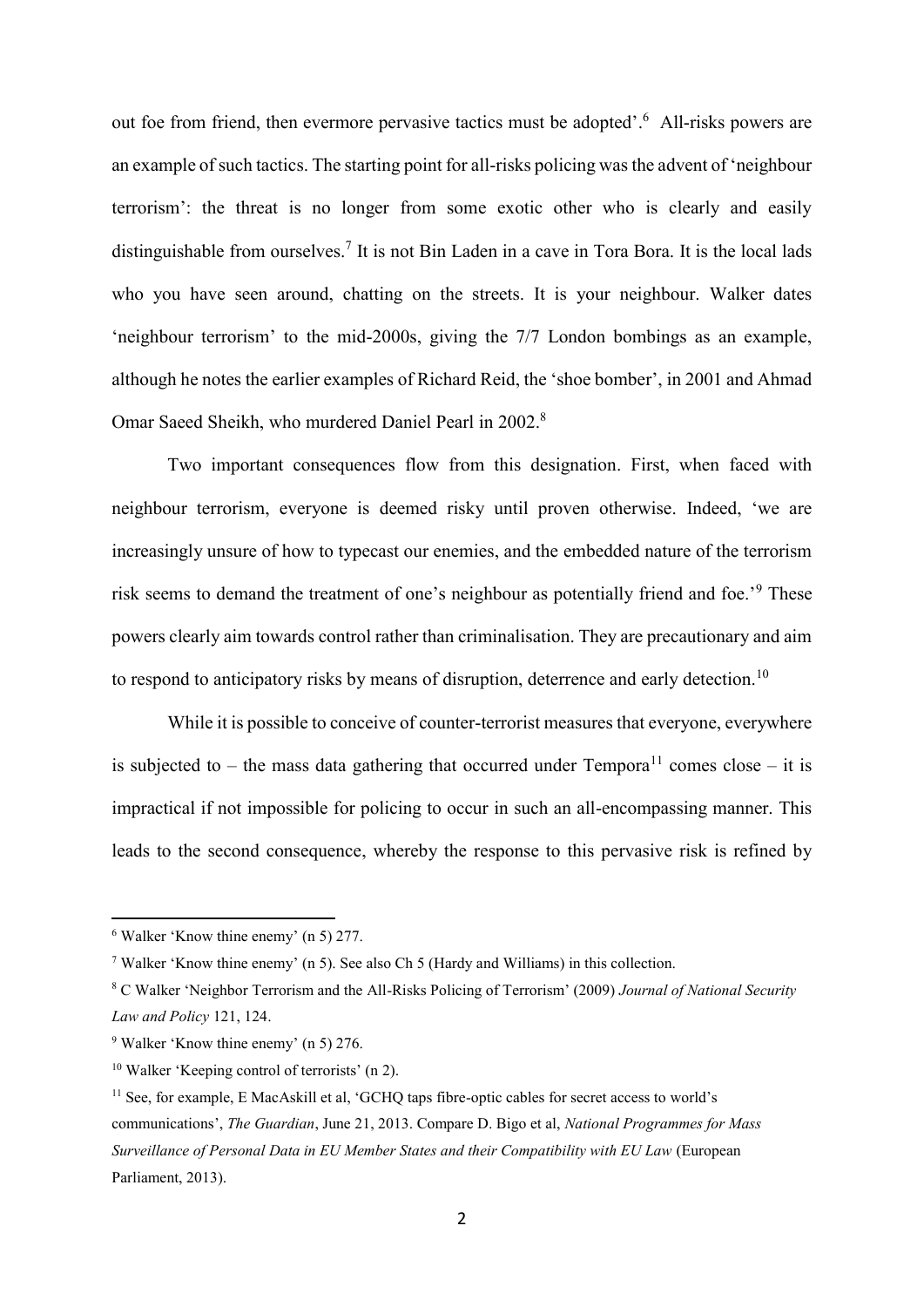turning the risk calculus on its head. Usually in criminal justice the risk attaches to the person who must, through their actions or exceptionally their inactions, have done something criminal or suspicious to trigger police action. In the context of stop and search, Lord Bingham noted that:

<span id="page-2-0"></span>It is an old and cherished tradition of our country that everyone should be free to go about their business in the streets of the land, confident that they will not be stopped and searched by the police unless reasonably suspected of having committed a criminal offence. So jealously has this tradition been guarded that it has almost become a constitutional principle.<sup>12</sup>

With all-risks policing 'the risk calculation shifts from persons to actions and objects'.<sup>13</sup> If you carry out certain actions or are in a particular place you will be deemed risky – and potentially subject to police powers – until proven otherwise.

This chapter will first examine the costs associated with all-risks policing powers measures and Walker's proposals for containment. It then analyses current practice in the UK, US and France, concluding by considering the possible trajectory of counter-terrorist all-risks policing.

## I. THE COSTS OF ALL-RISKS POLICING

There are two paradigms of all-risks policing: universal and refined. Universal all-risks measures are applied to everyone who is in the designated area or undertaking the designated actions. An example is airport security whereby anyone who wishes to get airside must submit to the same security procedures – having their hand luggage screened; removing one's belt and

<sup>12</sup> *R (Gillan) v Commissioner of Police of the Metropolis* [2006] UKHL 12 [1] (hereafter *Gillan (HL)*).

<sup>13</sup> Walker 'Know thine enemy' (n [5\)](#page-0-2) 277.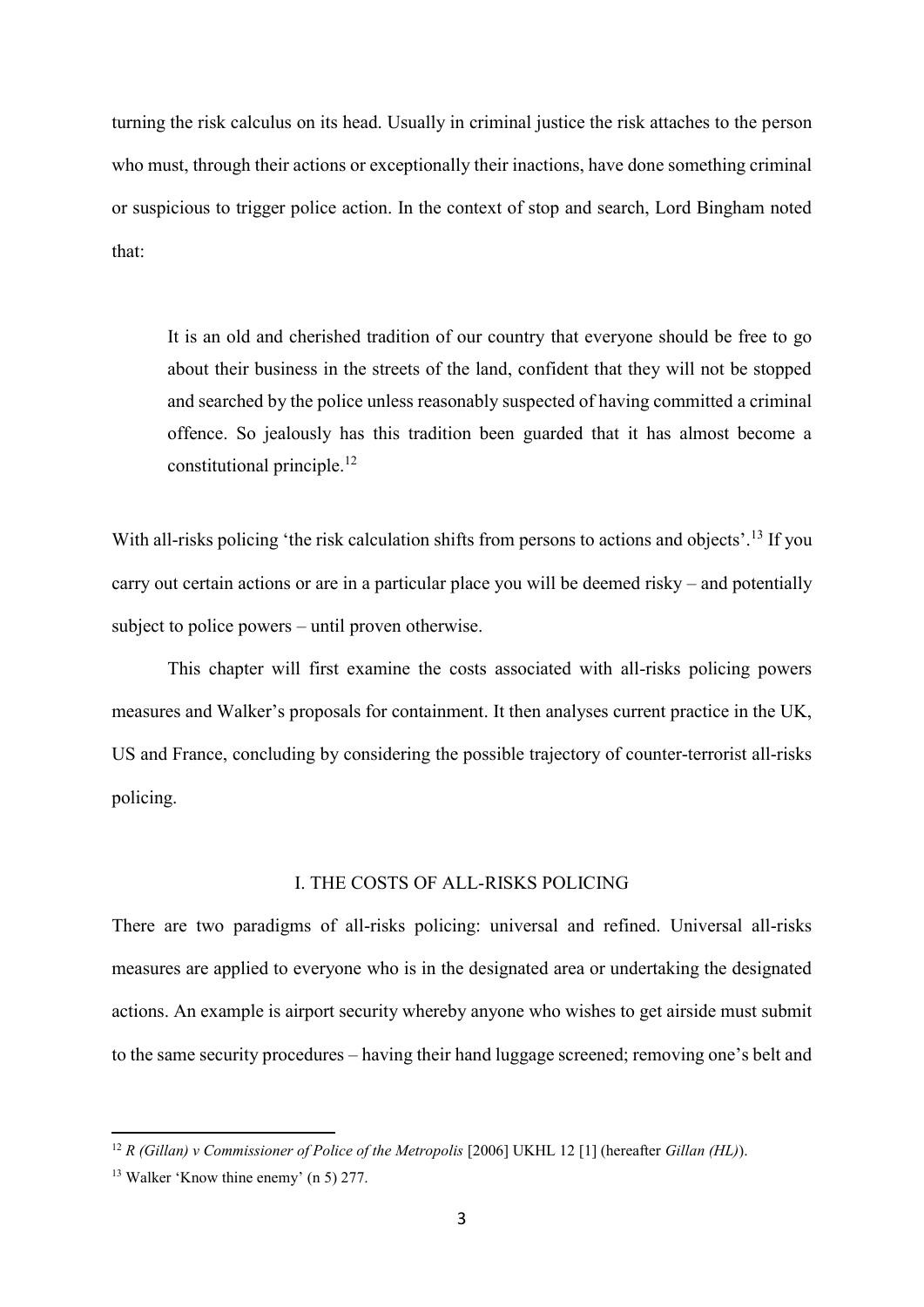sometimes shoes; taking liquids and large electronics out of hand luggage for separate screening etc. By contrast, the Terrorism Act 2000 (TA 2000), schedule 7 shows the refined approach. Schedule 7 permits an examining officer to stop, search, question and detain any person at ports or the border area in Northern Ireland to determine whether that person appears to be or have been involved in the commission, preparation or instigation of terrorism.<sup>14</sup> There is no requirement of suspicion, thus the powers may be used against anyone, but only a minute number – around 0.02% passengers at air and ferry ports and international rail terminals– are in fact subjected to the powers.<sup>15</sup>

A number of costs are common to both paradigms. First, an acceptance of increased false positives becomes embedded. This is an inevitable consequence of deploying powers without actionable intelligence or suspicion towards the subject. Second, there is an impact on human rights, notably the right to a private life as protected under the European Convention on Human Rights (ECHR), Article 8. Depending on the power and its deployment, the rights to liberty, a fair trial, freedom of expression, freedom of assembly and the prohibition on discrimination may also be engaged. Third, when applied in non-border situations, the areas chosen for these heightened security measures can lead to what Coafee terms 'splintered urbanism' whereby 'rings of security' or 'confidence' morph into 'rings of exclusions'. <sup>16</sup> There is an inevitable rural / urban divide as risk is translated into impact and numbers of potential casualties. There may also be financial consequences if non-designated events end up paying a premium for private security which, depending on the event, may be freely provided by the public police were it designated. Fourth, there is a societal cost through increased securitisation as a normal part of everyday life.

1

<sup>&</sup>lt;sup>14</sup> The power is also applicable at St Pancras in respect of passengers travelling on the Eurostar.

<sup>15</sup> D Anderson 'The Operation of the Terrorism Acts in 2014' (Stationery Office, London 2015) 7.6.

<sup>16</sup> J Coafee 'Rings of Steel, Rings of Concrete and Rings of Confidence' (2014) (1) *International Journal of Urban and Regional Research* 201.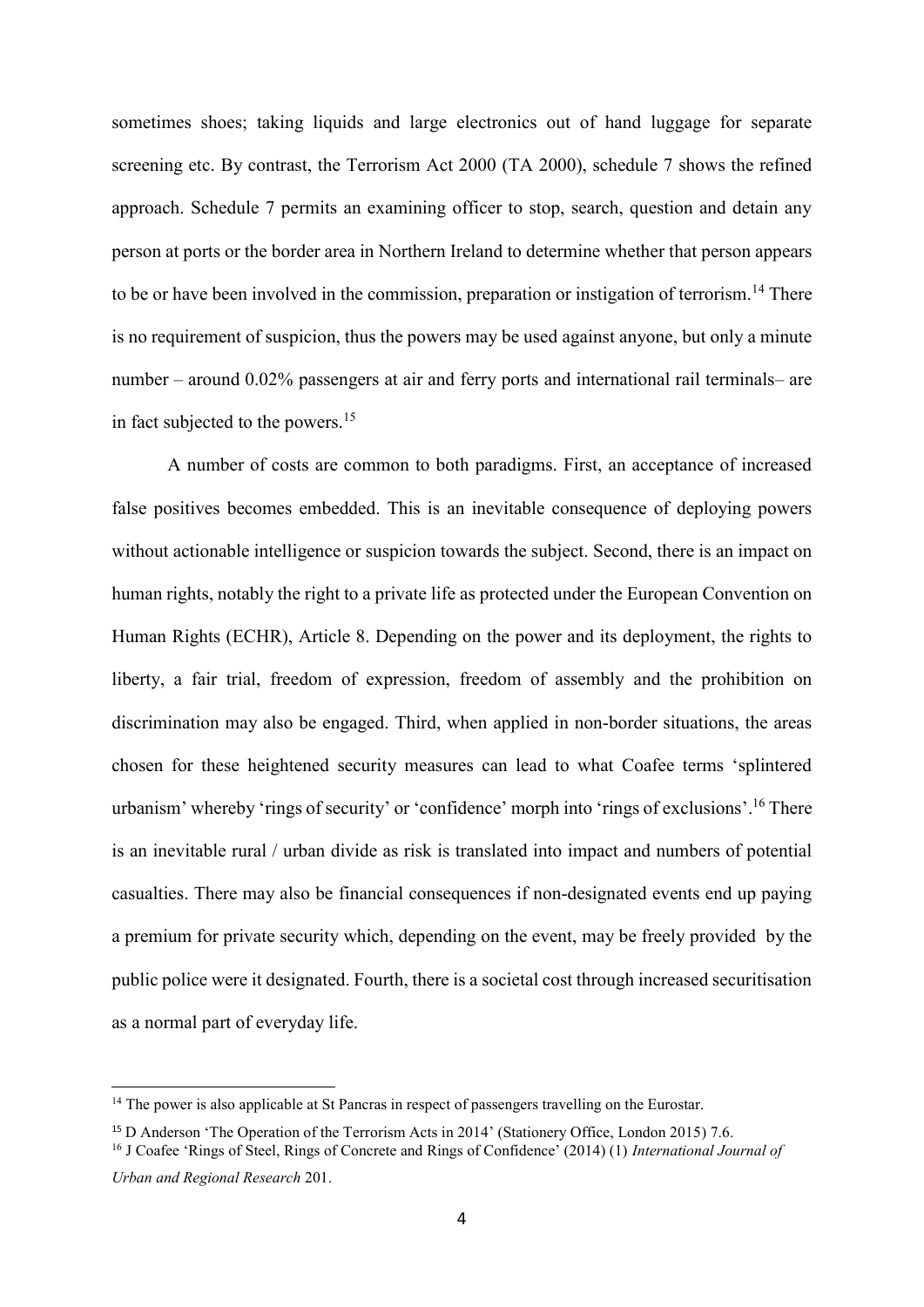The degree and acceptability of these costs are integrally linked to the effectiveness of the measures. A limited infringement into the right to a private life would be justifiable if it is rationally linked to the object of reducing crime or disorder or addressing national security concerns (and, of course, is necessary and proportionate). The question of effectiveness, (discussed in more detail in relation to the specific powers outlined below) raises questions regarding the putative objectives of these powers. Do they aim to detect would-be terrorists? To deter them? To gather intelligence? Are they primarily methods of public reassurance? The objectives are important not only so that the effectiveness of the measures can be assessed but also because not all the objectives would satisfy the criteria of Article 8(2).

While the above costs are common to both universal and refined all-risks measures, there are additional costs specific to refined all-risks measures; these costs will vary depending on the implementation of the measure. While nominally neutral on its face, the application of all-risks suspicionless stop and search powers in the UK demonstrate the police relying on broad characteristics in an attempt to narrow the field, with 'Black' or 'Asian' persons between five and seven times more likely to be stopped than 'White' persons under the TA 2000, section 44.<sup>17</sup> It was notable that both the House of Lords and the European Court of Human Rights in *Gillan* commented on the potentially discriminatory application of the TA 2000, section 44 despite it not being raised on the facts.<sup>18</sup> This disproportionate application is a predictable consequence of measures applicable in the absence of reasonable suspicion against the subject. Having narrowed the field by reference to the designated location or action(s), the only criteria

<span id="page-4-0"></span><sup>17</sup> Liberty 'Section 44 Terrorism Act' Available at: [https://www.liberty-human-rights.org.uk/human](https://www.liberty-human-rights.org.uk/human-rights/justice-and-fair-trials/stop-and-search/section-44-terrorism-act)[rights/justice-and-fair-trials/stop-and-search/section-44-terrorism-act>](https://www.liberty-human-rights.org.uk/human-rights/justice-and-fair-trials/stop-and-search/section-44-terrorism-act) (last accessed: February 28, 2018). See further: Ministry of Justice (MOJ) 'Statistics on Race and the Criminal Justice System-2006' (MOJ, London 2007); MOJ 'Statistics on Race and the Criminal Justice System-2006/07' (MOJ, London 2008); MOJ 'Statistics on Race and the Criminal Justice System-2007/08' (MOJ, London 2009).

<sup>18</sup> See *Gillan (HL)* (n [12\)](#page-2-0) and *Gillan v United Kingdom* (2010) 50 EHRR 45 (App.No.22978/05) (hereafter *Gillan* (ECtHR)).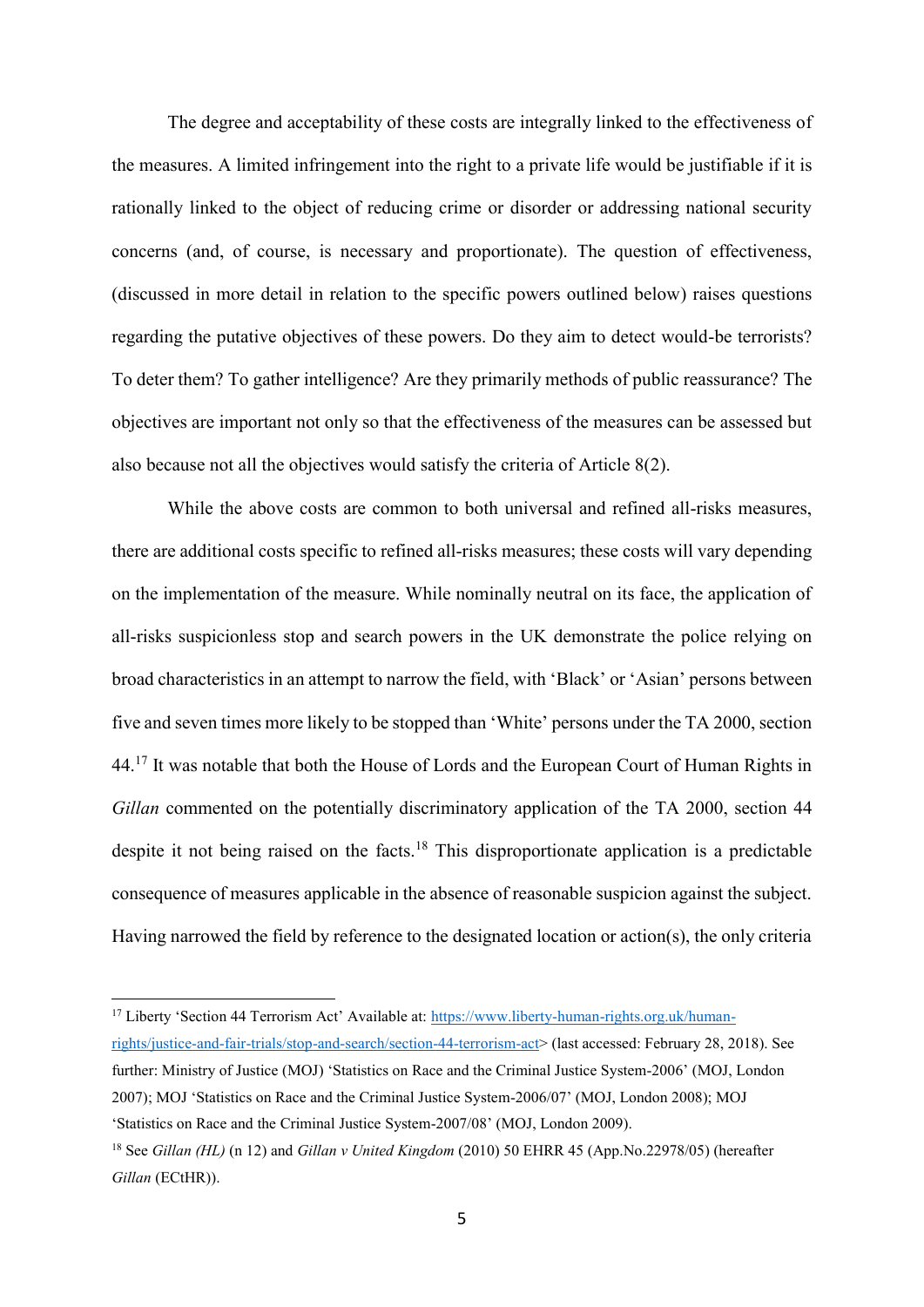<span id="page-5-0"></span>remaining to differentiate between the subjects are such generalised characteristics. As Walker warned, 'if terrorists can be both neighbours and aliens, those [refining] characteristics must be drawn in very wide terms, including age, gender and race'.<sup>19</sup> These carry obvious costs. Action triggered on the basis of such group characteristics risks infringing the prohibition on discrimination under the ECHR Article 14, as well as domestic legislation such as (in the UK) the Equality Act 2000. Of course, disproportionality does not necessarily equate to discrimination; as Anderson emphasised in relation to the TA 2000, schedule 7, if powers are exercised in relation to the terrorist threat then their deployment should be proportionate to the terrorist rather than the general population.<sup>20</sup> However, such parsing of the crowds, even if not exercised in a discriminatory manner, may lead to a perception of discrimination among the targeted communities, potentially reducing their willingness to cooperate with the police, thereby stemming vital intelligence, and even acting as a recruiting tool or appearing to justify terrorist propaganda.<sup>21</sup> Moreover, as Walker warns, 'choice will be based on professional or sectarian cultures as much as rational choice and may well mask unpalatable or unlawful considerations'.<sup>22</sup> If biases or cultures do inform individual officer's actions, there is a risk that they may overlook more pertinent factors.

Some police forces have attempted to address the tendency to rely upon such group characteristics by using behavioural assessment programmes, which aim to train officers to 'identify suspects through indicators such as behaviours, body language, expressions and signs of deception'. <sup>23</sup> For example, the British Transport Police developed the Behavioural

<sup>19</sup> Walker 'Know thine enemy' (n [5\)](#page-0-2) 294.

<sup>&</sup>lt;sup>20</sup> D Anderson 'The Operation of the Terrorism Acts in 2013' (Stationery Office, London 2014) 7.7-7.15.

<sup>21</sup> Ibid 7.15. See also L Donohue *The Cost of Counter-Terrorism* (CUP, Cambridge 2008) 117-122; B Harcourt *Against Prediction: Profiling, Policing, and Punishing in an Actuarial Age* (University of Chicago Press, London 2007); ACLU 'Sanctioned bias: racial profiling since 9/11' (ACLU, New York 2004).

<sup>22</sup> Walker 'Know thine enemy' (n [5\)](#page-0-2) 298.

<sup>23</sup> Home Affairs Committee, *Seventh Report* (HL 364-II, 2008), Appendix 28 'Memorandum submitted by the British Transport Police'.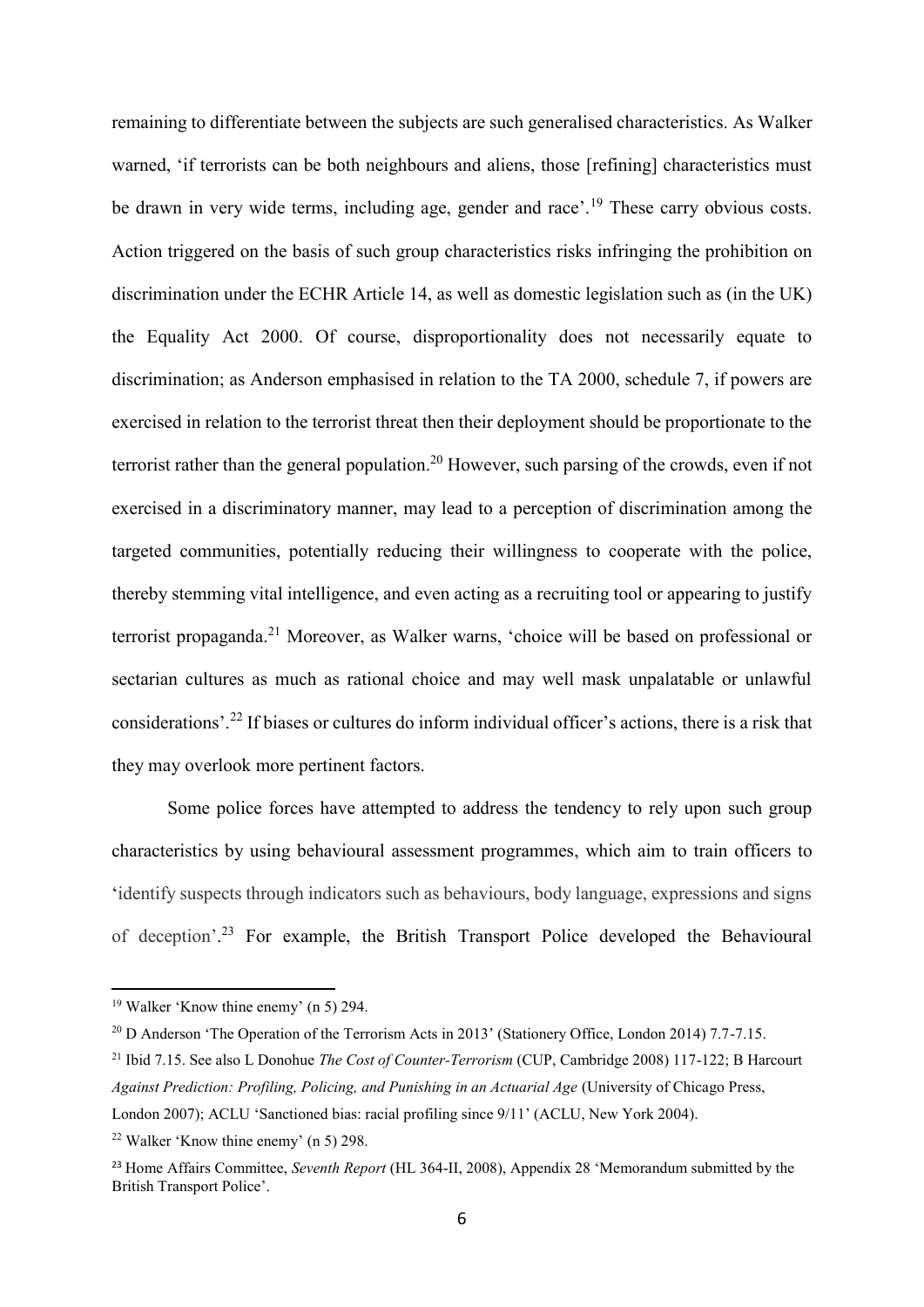Assessment Screening System  $(BASS)^{24}$  while in the US the Transportation Security Administration (TSA) has spent around \$250M a year on its behavioural detection programme, Screening of Passengers by Observation Techniques (SPOT).<sup>25</sup> However, such programmes have been criticised. For example, SPOT has been excoriated by the American Civil Liberties Union for being unscientific, unreliable and for undermining civil liberties, in particular by encouraging racist and religious bias.<sup>26</sup>

## II. THE CONTAINMENT OF ALL-RISKS POLICING

Having recognised the costs associated with all-risks policing and accepted that such measures have a place – albeit heavily curtailed – in the counter-terrorist toolkit, Walker proposed five ways to contain the measures.<sup>27</sup> First, link all-risks measures to vulnerable targets. Such geographical refinement should ease the costs that flow from the (almost inevitable) refinement in relation to the selection process itself, presuming these are refined and not universal measures. Second, put powers on a statutory footing. This should include details on profiling if that is a factor in the selection process, explaining how it operates and what weight is to be given to it. Third, there should be accountability, including public statistics of use and official explanation thereof, which should include local communities. Fourth, there should be greater community involvement in the deployment of such powers. Fifth, in keeping with Walker's consistent thread of democratic oversight of extraordinary powers, the measures should be kept under review by the legislature.

<sup>24</sup> BTP *Embracing equality, Improving Confidence* (BTP, London 2007).

<sup>&</sup>lt;sup>25</sup> Transit Cooperative Research Program 'Public Transportation Passenger Security Inspections: A Guide for Policy Decision Makers' (Transportation Research Board, Washington 2007).

<sup>26</sup> ACLU *Bad trip: Debunking the TSA's 'Behavior Detection' Program* (ACLU, New York 2017). See also A Ritchie and J Mogul 'In the shadows of the war on terror: persistent police brutality and abuse of people of color in the United States' (2008) 1 *De Paul Journal for Social Justice* 175; c.f. EU Agency for Fundamental Rights 'Towards More Effective Policing: Understanding and Prevention Discriminatory Ethnic Profiling: A Guide' (EU, Luxembourg 2010) 59 (discussing BASS).

<sup>27</sup> Walker 'Neighbor terrorism' (n [8\)](#page-1-0) part VI.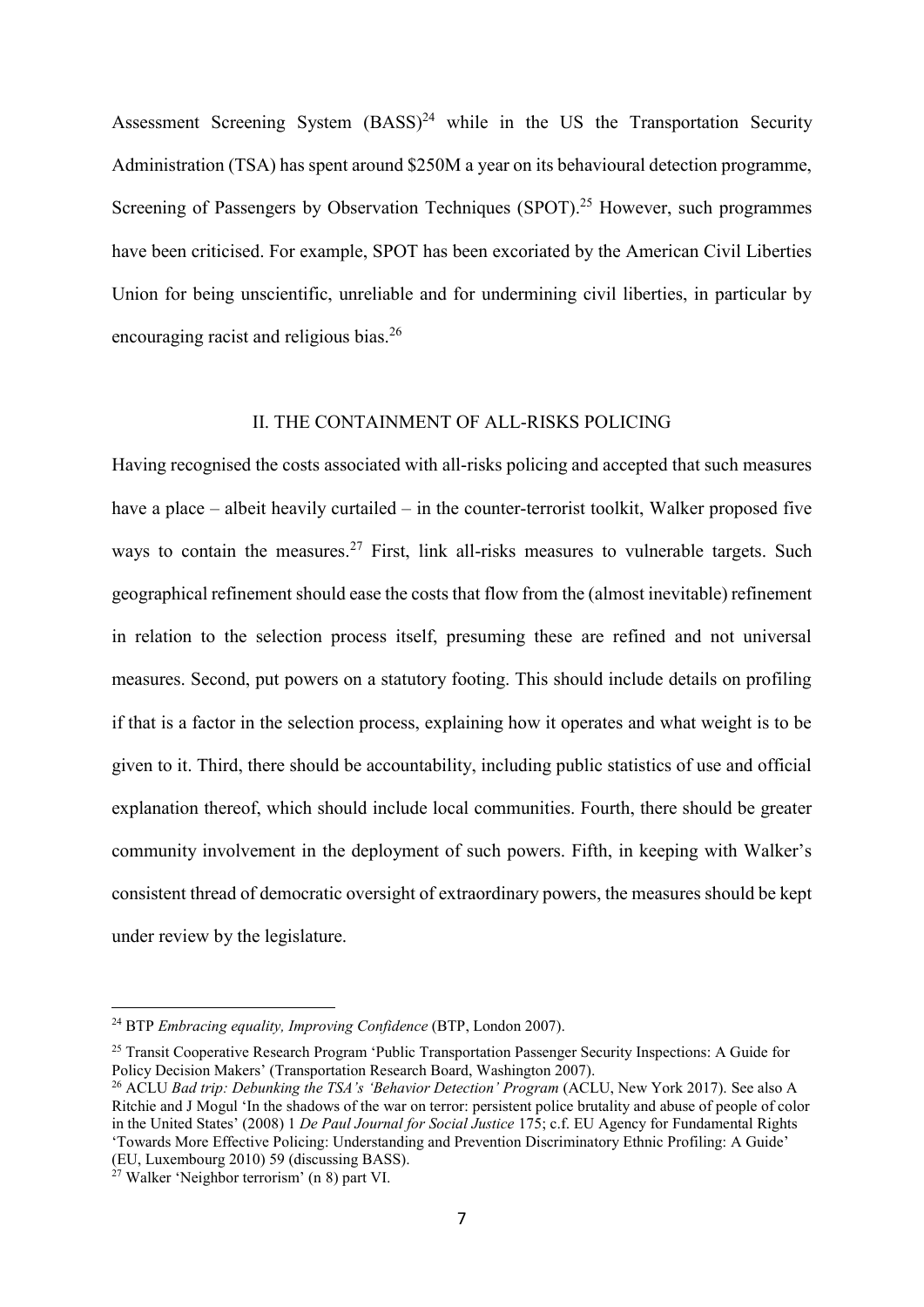There has been important judicial containment since Walker's initial writings on the subject, notably the ECtHR case of *Gillan v United Kingdom*, concerning the TA 2000, section 44.<sup>28</sup> The European Court of Human Rights (ECtHR) ruled that the routine use of section 44 did engage the right to a private life under the ECHR Article 8. While the judgment criticised the power roundly, the most interesting aspect in terms of all-risks policing related to whether it was prescribed by law. This requires that the measure have a basis in law, be adequately accessible and foreseeable, and be sufficiently bounded to ensure it cannot be exercised in an arbitrary manner. In holding that it was not, the Court focused on the vague statutory drafting and the fact that neither the authorisation nor deployment were sufficiently bounded to ensure the power would not be exercised in an arbitrary manner.<sup>29</sup> This strikes at the heart of all-risks policing as ambiguity in the statute is a necessary by-product of the absence of suspicion towards the subject. How can one precisely refine the selection process to guard against its arbitrary deployment when the objective is the flexibility to use it against anyone in a designated area? The authorisation process could be tightened up considerably – indeed, the ECtHR paid particular attention to the woefully low threshold of 'expediency' in triggering the power which it noted simply means 'advantageous'.<sup>30</sup> However, the logic of all-risks places a ceiling on how far the threshold can be raised. All-risks measures can be closely curtailed in geographical and temporal terms when triggered by intelligence and linked to a specific event or location. But it is less clear whether an authorisation in response to a generalised risk – for example in relation to an iconic site or transportation hub – would suffice. Certainly, the UK Government thought not, and such a deployment is explicitly excluded under the TA 2000, section 44's replacement, section 47A (which is discussed below). Indeed, much of the

<sup>28</sup> *Gillan (ECtHR)* (n [18\)](#page-4-0).

<sup>&</sup>lt;sup>29</sup> ibid [79] – [87].

<sup>30</sup> ibid [80].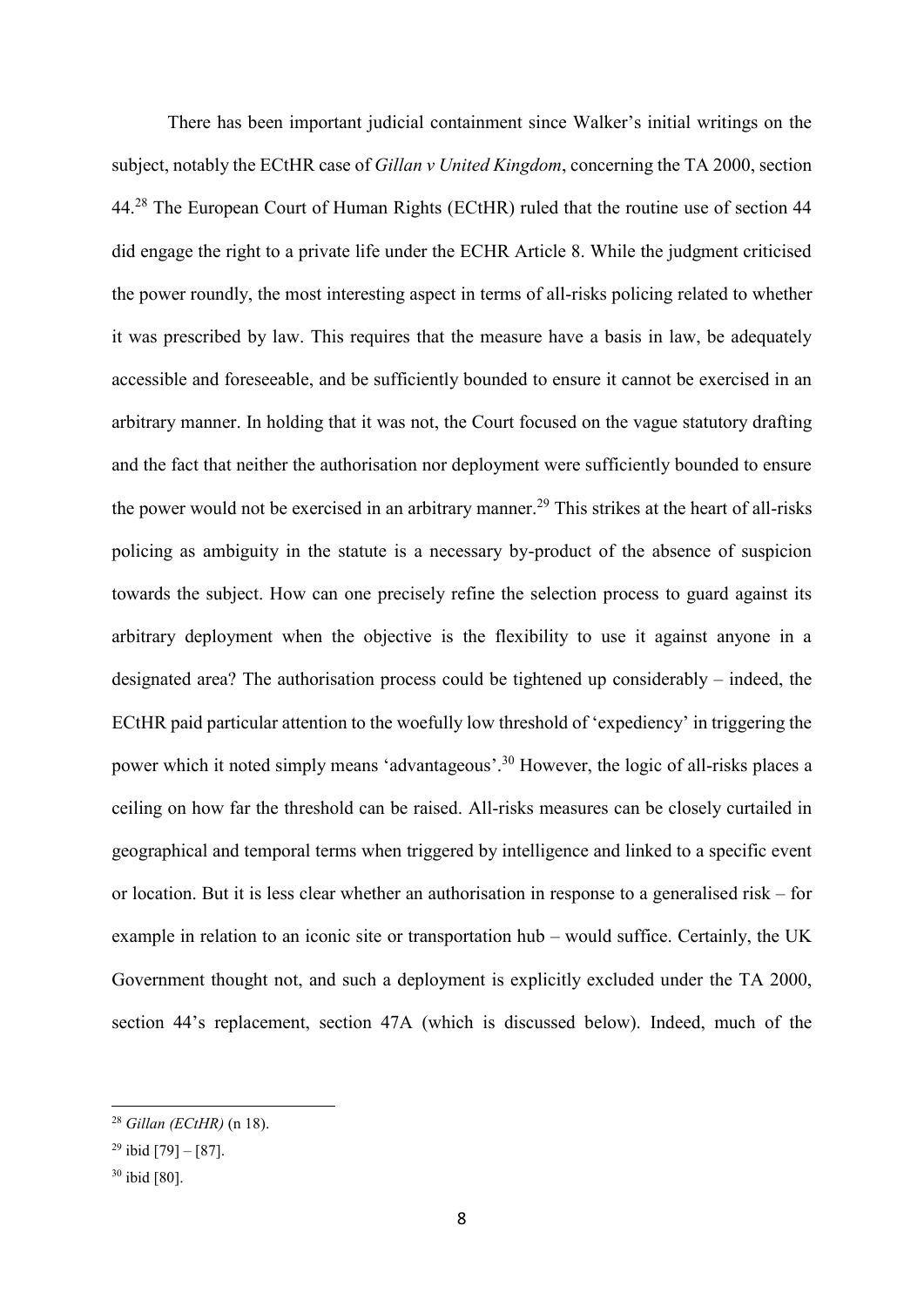deployment of all-risks powers address precisely such pervasive and non-specific threats. Thus *Gillan* appeared to place close constraints around all-risks as a counter-terrorist tool, seeming to relegate it to the position of 'break glass only in case of serious (and intelligence based) emergencies' rather than the UK's previous approach of 'break glass if advantageous'.<sup>31</sup>

In the domestic courts, the House of Lords held that only searches involving personal correspondence or similar, would engage Article 8.<sup>32</sup> However, the ECtHR criticised the basic structure of the power, and determined that any stop and search would engage Article 8 thereby appearing to set a strong precedent that would significantly limit the deployment of all-risks measures.<sup>33</sup> The UK Government responded by repealing section 44 and replacing it with section 47A. I have suggested elsewhere that, depending on the practice, the current power may still fall short of the ECtHR's requirements.<sup>34</sup> However, this long proved a moot point: the power was not authorised until late 2017 despite a number of high profile and high risk events (notably the Olympics in 2012 and Commonwealth Games in 2014), a threat level that has varied between SEVERE and CRITICAL,  $35$  and nine terrorist attacks.  $36$  (The use of section 47A is discussed in the next section).

<span id="page-8-0"></span>*Gillan* thus appeared to herald the terminal decline of non-border all-risks policing, at least in the UK. However, in a number of subsequent cases the domestic courts have retreated from that high watermark and failed to closely scrutinise the putative safeguards both in

<sup>&</sup>lt;sup>31</sup> See Ch 18 (Walker) in this collection.

<sup>32</sup> See *Gillan (HL)* (n [12\)](#page-2-0) [28].

<sup>33</sup> *Gillan (ECtHR)* (n [18\)](#page-4-0) [63]-[64] and passim.

<sup>34</sup> G Lennon 'Precautionary Tales: Suspicionless Counter-Terrorism Stop and Search' (2015) 15(1) *Criminology and Criminal Justice* 44.

<sup>35</sup> SEVERE means an attack is highly likely. CRITICAL means one is imminent. See also A Parker (DG MI5) 'Director General Andrew Parker - 2017 Speech' (17 Oct 2017) Available at:

<https://www.mi5.gov.uk/news/director-general-andrew-parker-2017-speech> (last accessed: February 28, 2018). <sup>36</sup> O Bowcott 'UK Terrorist Attacks since 11 September 2001' *The Guardian,* March 22, 2017; D Casciani

<sup>&#</sup>x27;Parsons Green: What do the police do next?' (BBC News, September 16, 2017).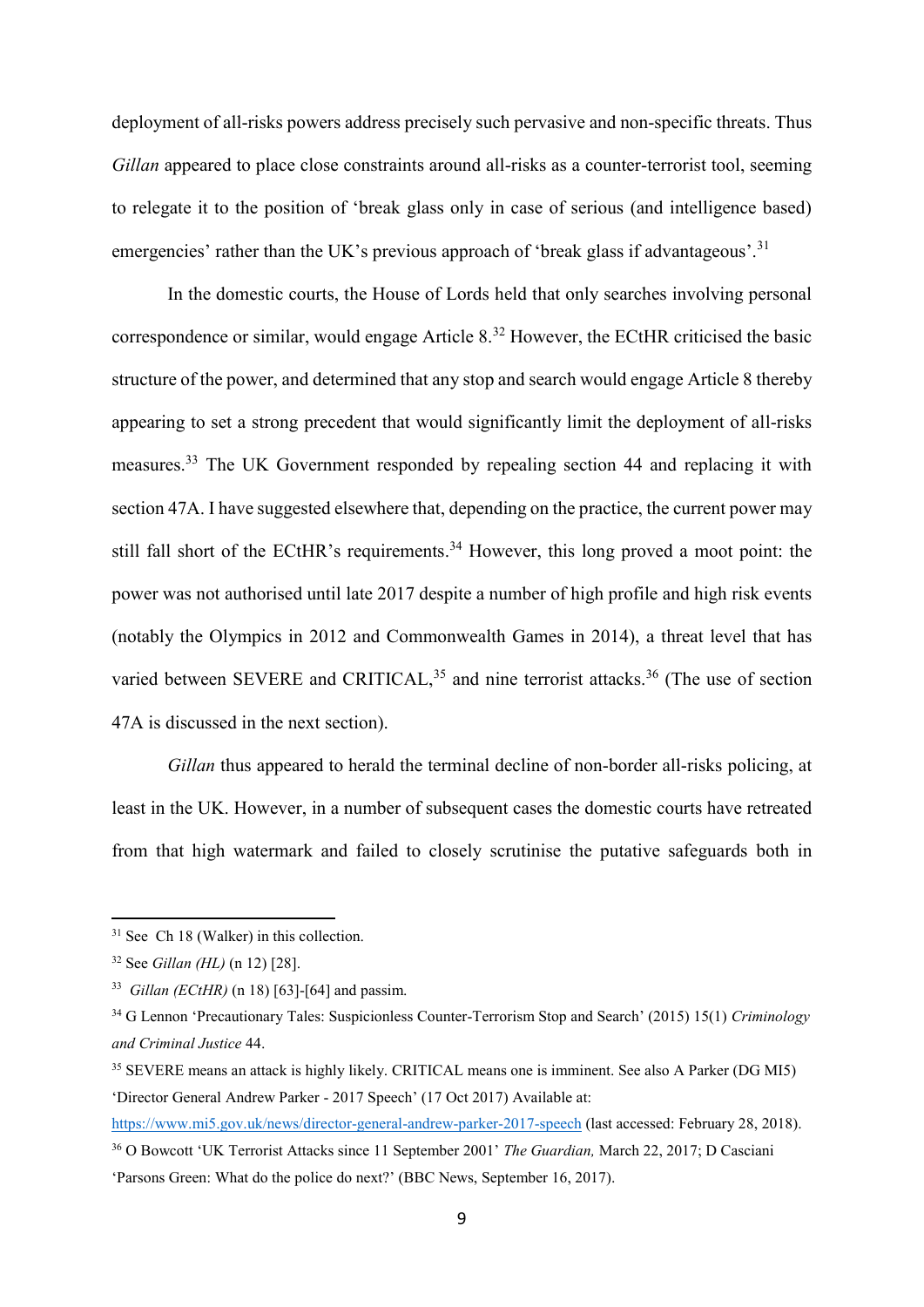<span id="page-9-0"></span>relation to analogous all-risks powers and in relation to police powers more generally. For example, in *Beghal v DPP* the Supreme Court held that the TA 2000, schedule 7 was not incompatible with the ECHR Article  $8^{37}$  The case concerned a French national who was detained, searched and questioned for an hour and 45 minutes and, having refused to answer most of the questions, charged with breaching her duty to comply with examining officers.<sup>38</sup> The defendant maintained the power breached her rights to liberty (Article 5), a fair trial – specifically the prohibition on self-incrimination (Article 6), and the right to a private life (Article 8). The majority (Lord Kerr dissenting) dismissed the appeal. While the outcome is disappointing, it is the approach of the court in relation to the principle of legality – in other words, whether the power was prescribed by law – which is most concerning in relation to the containment of all-risks policing measures.

<span id="page-9-1"></span>In contrast to section 44, schedule 7 of the TA 2000 was seen as comparatively 'good' (or at least not hugely criticised) practice. This led the majority to overlook the fact that schedule 7 is far more broadly drawn than section 44 had been; the Court also failed to assess the adequacy of the safeguards.<sup>39</sup> Thus, the Court noted that: the use of schedule 7 was declining; there was no evidence of its discriminatory use against black and Asian persons; and the Independent Reviewer, generally, approved of the power and viewed it as effective.<sup>40</sup> Lord Hughes also noted the ineffectiveness of the authorisation regime in relation to section  $44$ ,  $41$ 

<sup>&</sup>lt;sup>37</sup> [2015] UKSC 49.

<sup>38</sup> As required by the Terrorism Act 2000, schedule 7, para 18(1).

<sup>39</sup> *Beghal* ([n 37\)](#page-9-0) [38] – [45] (Lord Hughes, with whom Lord Hodges agreed) and [79], [86]-[91] (Lord Neuberger and Lord Dyson).

<sup>40</sup> Although note that while the Reviewers acknowledged the utility of the power, each consistently criticised aspects of the powers, with Anderson calling for a number of changes to the law. See eg A Carlile *The Terrorism Acts in 2009* (Stationery Office, London 2010) ch 5; D Anderson *The Operation of the Terrorism Acts in 2013* (Stationery Office, London 2014) ch 7; M Hill *The Operation of the Terrorism Acts in 2016* (Stationery Office, London 2017) ch 5.

<sup>41</sup> *Beghal* ([n 37\)](#page-9-0) [41].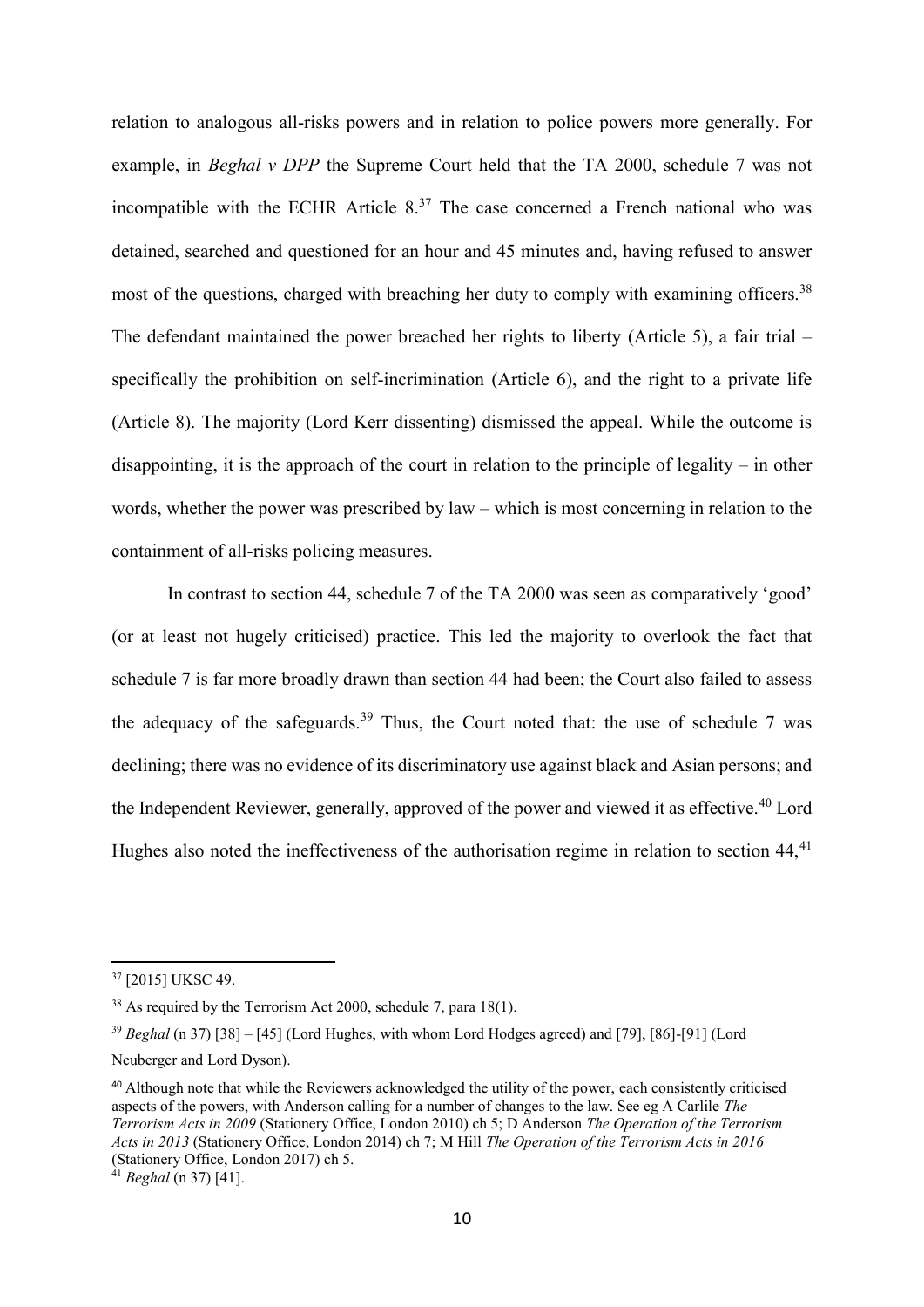although the fact that there is no comparative safeguard (whether functioning or not) in relation to schedule 7 rather undermines this point. He then outlined the 'safeguards':

'the restriction to those passing into and out of the country; (ii) the restriction to the statutory purpose; (iii) the restriction to specially trained and accredited police officers; (iv) the restrictions on the duration of questioning; (v) the restrictions on the type of search; (vi) the requirement to give explanatory notice to those questioned, including procedure for complaint; (vii) the requirement to permit consultation with a solicitor and the notification of a third party; (viii) the requirement for records to be kept; (ix) the availability of judicial review...; (x) the supervision of the Independent Reviewer.<sup>242</sup>

<span id="page-10-0"></span>However, as Ip notes, several of these supposed safeguards 'are safeguards only in the most attenuated sense'.<sup>43</sup> Most applied equally – or indeed in a more restrictive context – to the TA 2000, section 44, all of which were rejected as insufficient by the ECtHR in *Gillan*. 44

The only novel and substantive restriction discussed by the court was that the TA 2000, schedule 7 applies exclusively at ports and borders. It is undoubtedly true, as the majority argued, that people passing through such areas have always been subject to additional restrictions and there is an expectation of such controls. However, the majority's attempt to cast schedule 7 as a limited power on that basis is disingenuous. <sup>45</sup> As Ip notes, approximately 245 million people pass through ports and borders annually.<sup>46</sup> The majority also alleged that it is normal for travellers to be subject to such examinations.<sup>47</sup> This assertion cannot stand with

<sup>42</sup> *Beghal* ([n 37\)](#page-9-0) [43].

<sup>&</sup>lt;sup>43</sup> J Ip 'The Legality of 'suspicionless' stop and search powers under the European Convention on Human Rights' (2017) 17(3) *Human Rights LR* 523, 535.

<sup>44</sup> For a detailed discussion of the safeguards and their limitations see Ip (n [43\)](#page-10-0).

<sup>45</sup> *Beghal* ([n 37\)](#page-9-0) [18] (Lord Hughes) and [88], [89] (Lord Neuberger and Lord Dyson).

 $46$  Ip ([n 43\)](#page-10-0) 536.

<sup>47</sup> *Beghal* ([n 37\)](#page-9-0) [38] – [40], [43] (Lord Hughes, with whom Lord Hodges agreed) and [88], [89] (Lord Neuberger and Lord Dyson).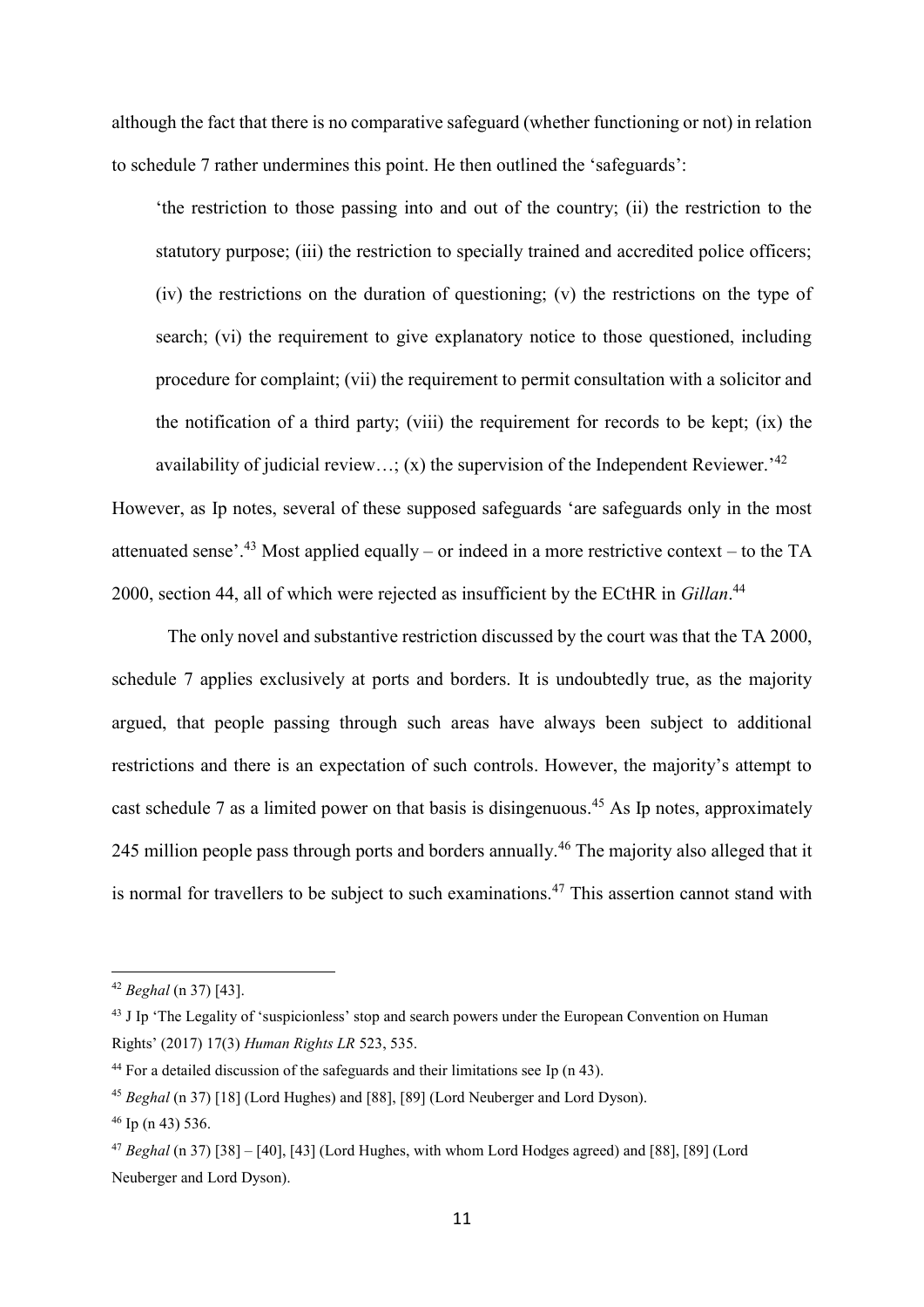the majority's other contention that the use of schedule 7 is statistically minute. The practice is either statistically minute or it is routine. It cannot be both. A final argument, articulated by Lord Neuberger and Lord Dyson, and based on the ECtHR's comments in *Gillan*, was that air travellers could be seen as consenting to 'the power of search exercised at airports'.<sup>48</sup> While true, the ECtHR was discussing Lord Bingham's comment about 'an ordinary superficial search of the person and an opening of bags, of the kind to which passengers uncomplainingly submit at airports'.<sup>49</sup> This refers to universal screening to get airside, not schedule 7 examinations, which include coercive questioning, searches which extend to personal data on electronic devices, and detention. These are not comparable measures except in the most superficial sense and the logic of implied consent is considerably more difficult to apply to schedule 7.

These putative 'safeguards' are not sufficient to prevent the arbitrary exercise of the power, but this inadequacy appears to have been subsumed by the fact that the practice did not reveal such treatment. The logic seems to be that an exceptionally broad discretion will adhere to the principle of legality in reliance on the examining officer's forbearance to use the power to the extent permitted by law. Lord Kerr (dissenting) is surely more convincing when he argues that '[a] power on which there are insufficient legal constraints does not become legal simply because those who may have resort to it, exercise self-restraint'. <sup>50</sup> Lord Kerr's dissent focused on how the TA 2000, schedule 7 was far more broadly drawn than the TA 2000, section 44, including its lack of any authorisation process, temporal or geographical limits, which led him to conclude that the power did not adhere to the principle of legality.<sup>51</sup>

<sup>48</sup> *Beghal* ([n 37\)](#page-9-0) [82] citing *Gillan* (n [18\)](#page-4-0) [64].

<sup>49</sup> *Gillan (HL)* (n [12\)](#page-2-0) [28] (Lord Bingham), cited at *Beghal* (n [37\)](#page-9-0) [19].

<sup>50</sup> *Beghal* ([n 37\)](#page-9-0) [102].

<sup>51</sup> *Beghal* ([n 37\)](#page-9-0) [97].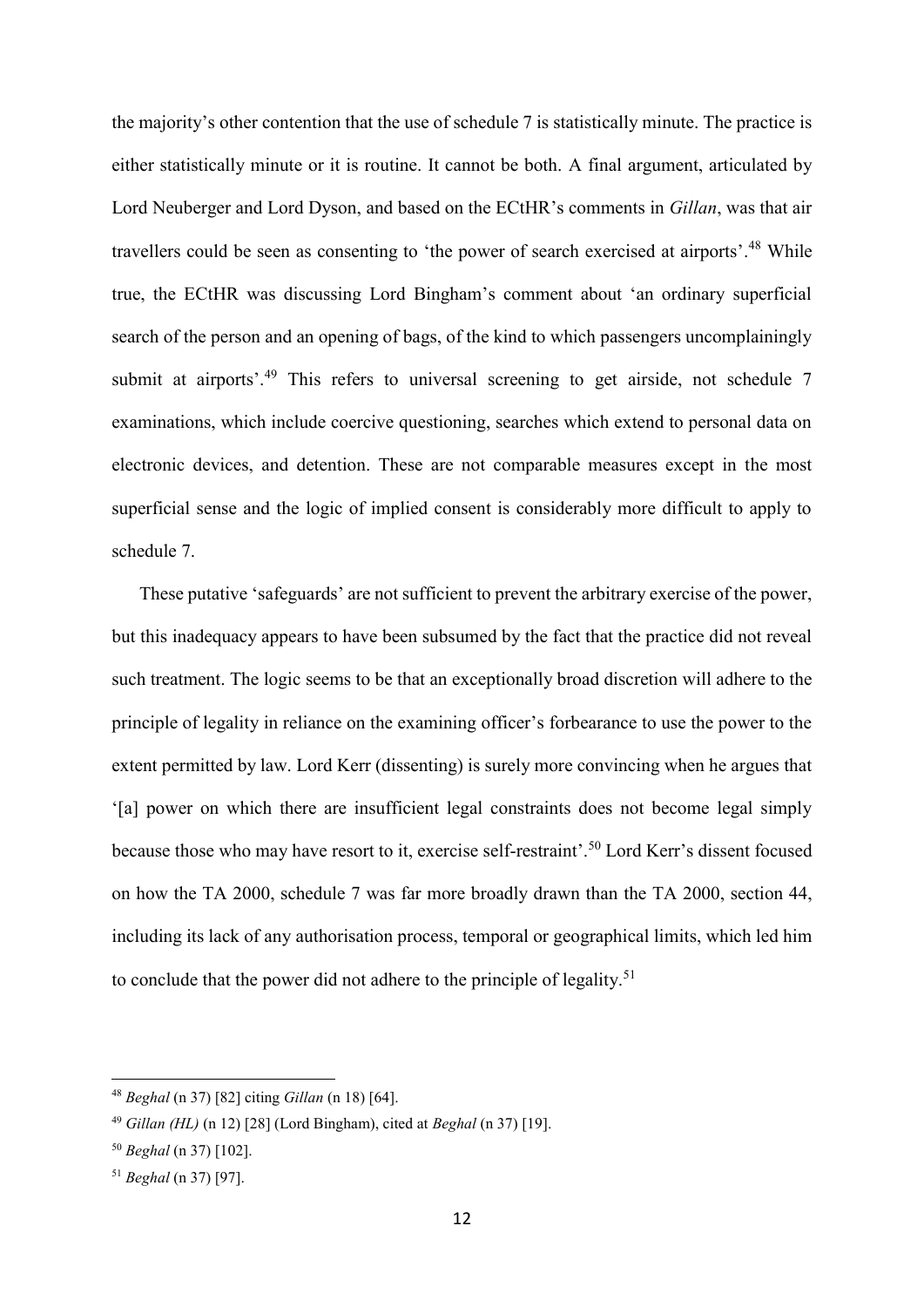A lack of intensive scrutiny regarding the exercise of police powers or discretion in noncounter-terrorist contexts is evident in other recent Supreme Court cases, for example in *Roberts v Commissioner of Police of the Metropolis*, <sup>52</sup> concerning non-counter-terrorism suspicionless stop and search, and *Gaughran v Chief Constable of the Police Service of Northern Ireland*, <sup>53</sup> which is being appealed to the ECtHR and concerned the indefinite retention of biometric data following a non-custodial sentence. The ECtHR case of *Colon v the Netherlands*<sup>54</sup> also seems to indicate some retreat from the intensive scrutiny evident in *Gillan*. For example, in *Colon*, which concerned a non-counter-terrorist suspicionless stop and search power similar to that in *Roberts*, we can see a lack of intensive scrutiny of safeguards. The case, however, was narrowly argued in relation to the necessity of judicial oversight.<sup>55</sup> As far as counter-terrorist all-risks measures are concerned, *Beghal* appears to lower the bar set by *Gillan*. The benchmark seems to have slipped from a requirement that the power be sufficiently circumscribed to ensure it cannot be applied in an arbitrary manner, to instead requiring that it is not in fact so exercised (notwithstanding that this relies on the officer's forbearance rather than legal safeguards). By focussing on the practice rather than the law, the Supreme Court has opened a back door to broadly drawn all-risks measures.

<sup>52</sup> [2015] UKSC 79.

<sup>53</sup> [2015] UKSC 29. Although note Lord Kerr's dissent. Cf *T v Chief Constable of Greater Manchester Police*  [2014] UKSC 35 (concerning disclosure of criminal records) in which there was a more intensive scrutiny of safeguards.

<sup>54</sup> (2012) 55 EHRR SE5 app.no49458/06.

<sup>55</sup> See further G Lennon 'Stop and search powers in UK Terrorism Investigations – A Limited Judicial Oversight?' (2016) 20(5) *International Journal of Human Rights* 634.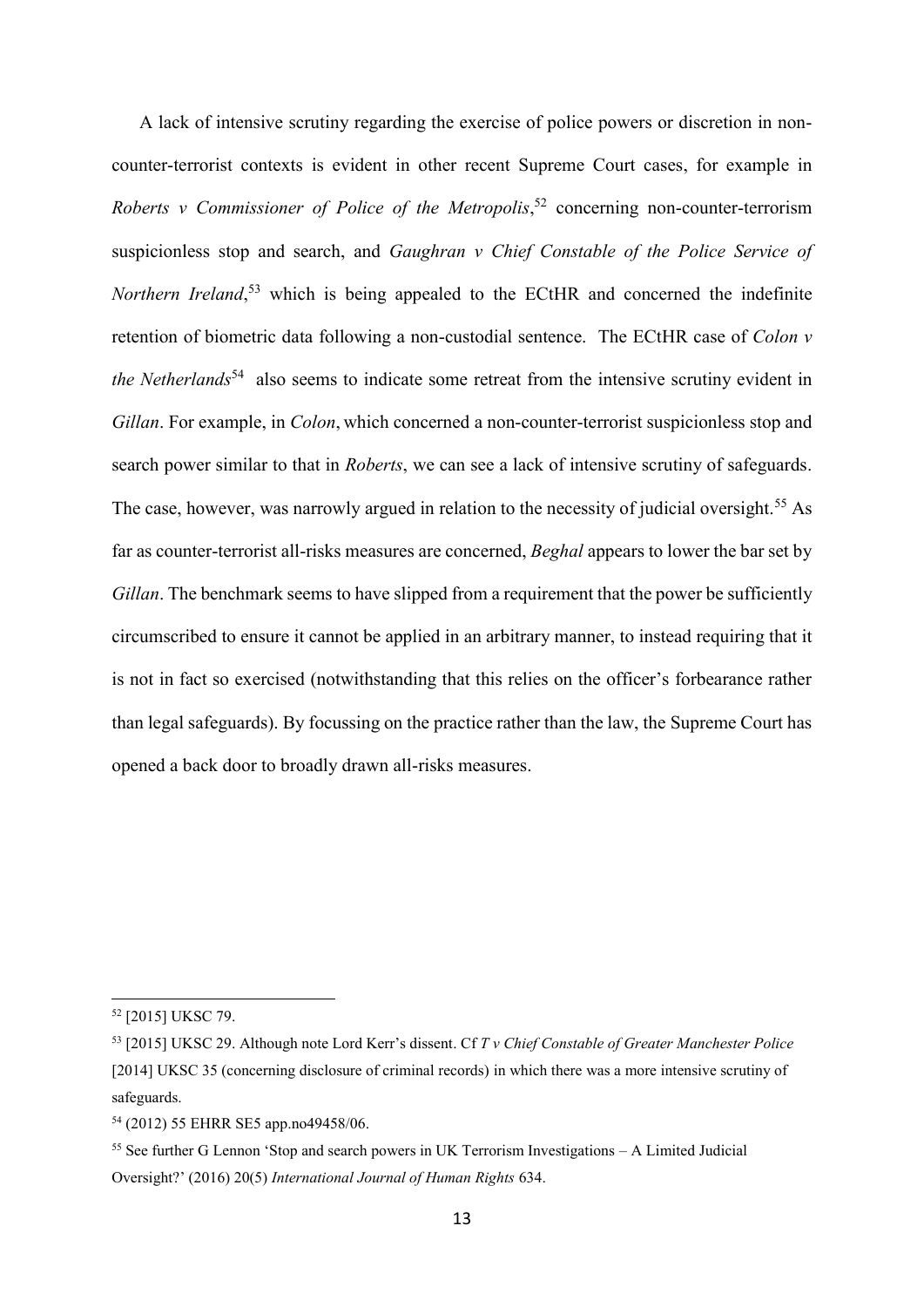## III. THE PRACTICE OF ALL-RISKS POLICING

This section will examine the practice of all-risks policing in the UK (expanding upon the discussion in the previous sections), the US and France, specifically considering whether Walker's criteria for containment are adhered to in these jurisdictions.

## A. The UK

-

Walker was primarily writing in response to the UK's increasing reliance on all risks counterterrorist powers, both at ports and borders (TA 2000, Schedule 7) and in non-border situations (TA 2000, section 44). In 2007, when Walker first proposed the concept of all-risks policing, the use of section 44 had surged exponentially, with the total number of stops increasing from 42,834 in 2006/07 to 126,706 in 2007/08, peaking at 210,013 in 2008/09.<sup>56</sup> Both powers consistently featured among the major grievances of black and ethnic minority communities, in particular British Muslim and Asian communities, in relation to counter-terrorist powers.<sup>57</sup> Section 44 was aimed primarily at disruption and deterrence and intelligence gathering. Interestingly, the current power under the TA 2000, section 47A prohibits authorisation on the basis of deterrence, intelligence gathering or public reassurance.<sup>58</sup> Schedule 7 also aims at

<sup>56</sup> Hansard HC Deb 13 February 2013, vol 558 col762W (Brokenshire). These figures exclude the second and third heaviest users – the British Transport Police (BTP), who stopped approximately 215,735 persons between 2005/06 and 2010/11, and the Police Service of Northern Ireland (PSNI), who stopped approximately 36,914 between 2007/08 and 2009/10 (Lennon 'Precautionary tales' (n 34) 49, 54).

<sup>57</sup> See, eg, T Choudhury and H Fenwick 'The impact of counter-terrorism measures on Muslim communities' (2011) 25 *International Review of Law, Computers & Technology* 151, 166-167; Home Affairs Committee

<sup>&#</sup>x27;Terrorism and Community Relations' (HC 2004-05, 165-I) Ch 6; Liberty *The impact of anti-terrorism powers on the British Muslim population* (Liberty, London 2004); G Mythen, S Walklate and F Khan '"I'm a Muslim, but I'm not a terrorist": victimization, risky identities and the performance of safety' (2009) 49 *British Journal of Criminology* 736.

<sup>58</sup> Lennon 'Precautionary tales' (n **Error! Bookmark not defined.**). Home Office *Code of Practice (England, Wales and Scotland) for the authorisation and exercise of stop and search powers relating to section 47A of Schedule 6B to the Terrorism Act 2000* (Home Office, London 2012) 3.1.6.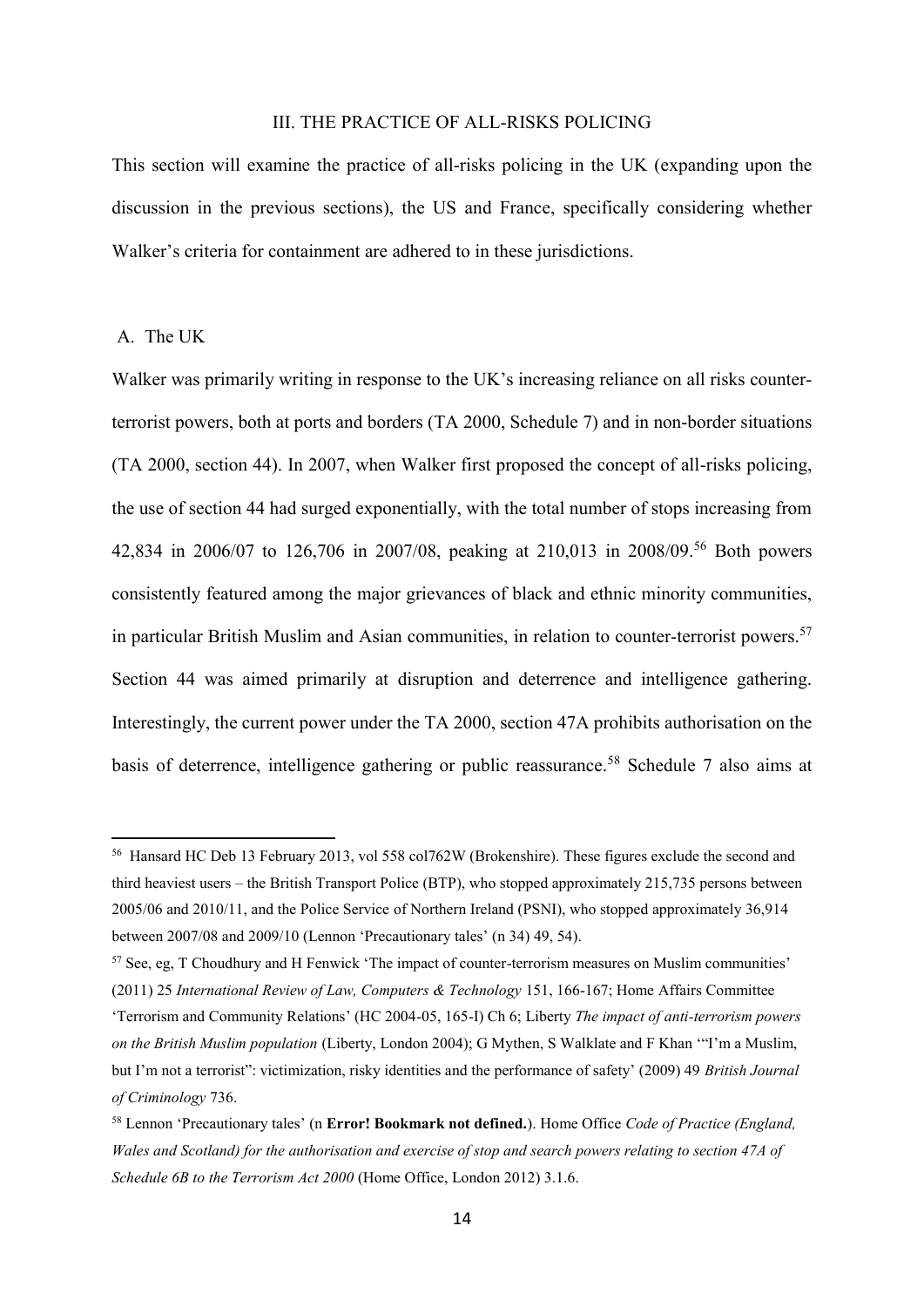disruption and deterrence and intelligence gathering, in addition to having utility in terms of evidence gathering and recruiting informants.<sup>59</sup>

Since this peak activity, many of Walker's proposed methods of containment have been taken on board, prompted in no small part by *Gillan*. First, the requirement of a linkage to vulnerable targets. TA 2000, schedule 7 satisfies this criterion (leaving aside arguments that there could be greater refinement in relation to some airports). TA 2000, section 44 had no such requirement in statute nor in practice, as exemplified by the Metropolitan Police Service (MPS) rolling, force wide-authorisation that lasted for over eight years, although there was some improvement from mid-2009.<sup>60</sup> The current power, TA 2000, section 47A, tightened the geographical linkage by requiring the area – and duration – of the authorisation be 'no greater than is necessary to prevent' an act of terrorism.<sup>61</sup> It also explicitly contemplates the vulnerability or 'high risk' nature of the location as a – although not the sole – factor in justifying an authorisation.<sup>62</sup> Thus, despite some improvement, section  $47A$  does not satisfy Walker's first criterion.

<span id="page-14-0"></span>The second criterion is that the powers have a statutory base, which requires more than merely having a basis in law. While the UK powers always had such a basis, the breadth and vagueness of the TA 2000, section 44 was a key reason for the ECtHR's conclusion that the power was not prescribed by law.<sup>63</sup> The TA 2000, section 47A and its accompanying Code of Practice include additional detail and impose a higher threshold for triggering the authorisation,

<sup>59</sup> D Anderson *The Operation of the Terrorism Acts in 2012* (Stationery Office, London 2013) 9.43-9.52.

<sup>60</sup> See Lennon 'Precautionary tales' (n **Error! Bookmark not defined.**) 49-50.

<sup>61</sup> Terrorism Act 2000, s 48(1)(b).

<sup>&</sup>lt;sup>62</sup> Home Office 'Code of Practice (England, Wales and Scotland) for the Exercise of Stop and Search Powers Under Sections 43 And 43a of the Terrorism Act 2000, and the Authorisation and Exercise of Stop and Search Powers Relating to Section 47a of, and Schedule 6b to, the Terrorism Act 2000' (Home Office, London 2012) 4.1.5.

<sup>63</sup> *Gillan (ECtHR)* (n [18\)](#page-4-0).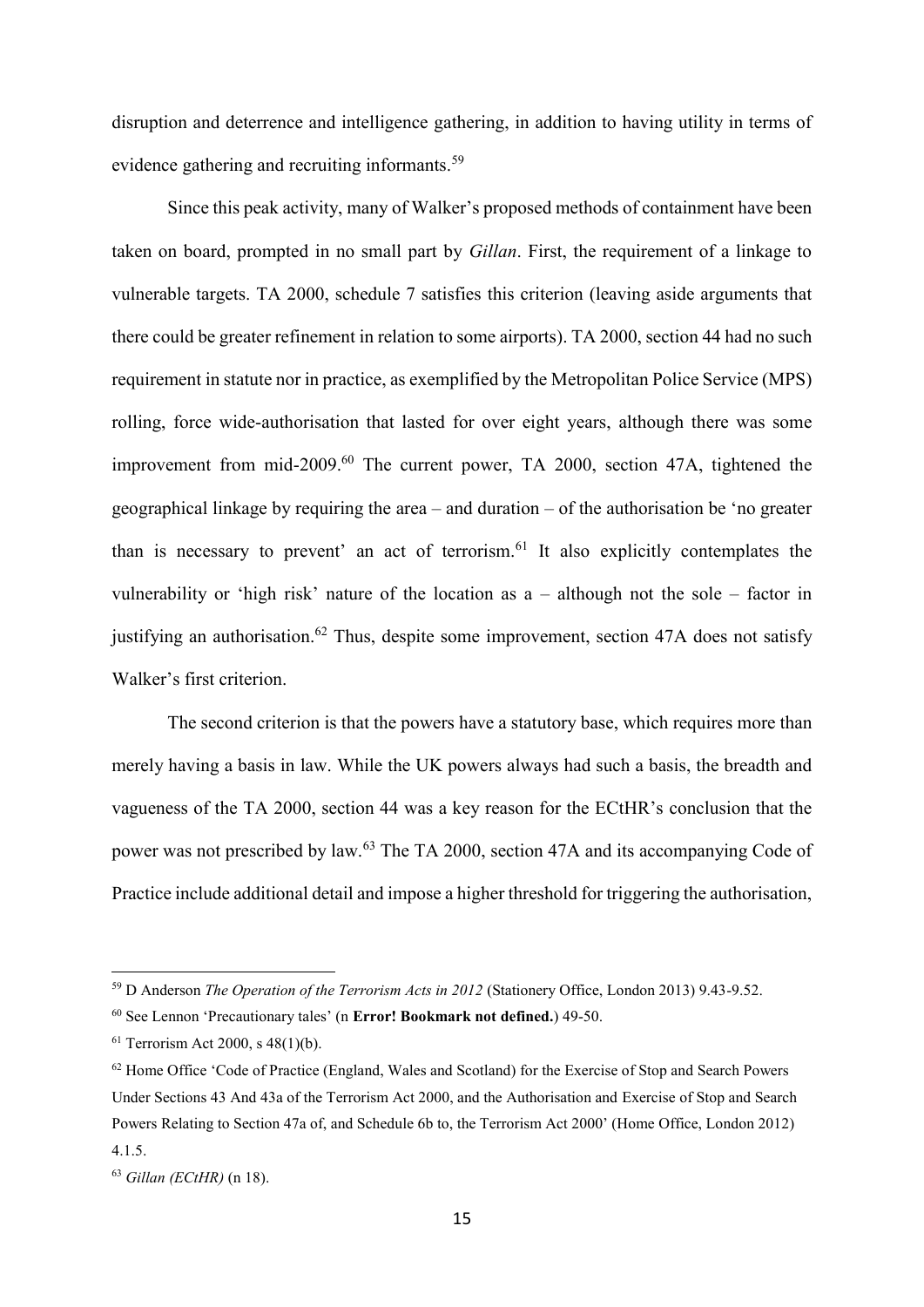<span id="page-15-0"></span>although the power remains, necessarily, broad. The TA 2000, schedule 7 has also undergone some legislative revision.<sup>64</sup> following criticism by the Independent Reviewer, David Anderson,<sup>65</sup> which prompted a public consultation.<sup>66</sup> This revision reduced the maximum duration of examinations and detention and improved some safeguards. The discussion of a profile or selection criteria largely occurs in the negative, with an explicit prohibition in both Codes of Practice on relying on any protected characteristic as the basis for stop and search and a reminder that 'a terrorist can come from any background; there is no profile for what a terrorist looks like'.<sup>67</sup> However, as Lord Kerr noted in *Beghal*, the prohibition is against relying solely on such criteria for selection, thus contemplating such 'that ethnic origin or religious adherence can be at least one of the reasons for exercising the power'.<sup>68</sup> Both Codes of Practice outline considerations that can be taken into account when selecting whom to stop. While the Code for the TA 2000, schedule 7 provides more detail, the considerations in both Codes remain very general (such as behaviour or information on current, emerging or future terrorist activity).<sup>69</sup>

Turning to Walker's remaining criteria, in relation to the requirement of accountability, there has been some improvement, certainly as far as statistical transparency goes, with the TA 2000, schedule 7 statistics being made publically available since 2009. The authorisation of the TA 2000, section 44 was highly opaque with, for example, a number of unlawful authorisations that overran the maximum 28 days only coming to light following a Freedom of Information

<sup>64</sup> Anti-Social Behaviour Crime and Policing Act 2014, section 148 and Schedule 9.

<sup>65</sup> See Anderson 'The Operation of the Terrorism Acts in 2013' (n [20\)](#page-5-0).

<sup>&</sup>lt;sup>66</sup> Home Office 'Review of the Operation of Schedule 7: A Public Consultation' (Home Office, London 2012).

<sup>67</sup> See Home Office 'Code of Practice' (n [62\)](#page-14-0) [4.11.6], see generally [4.11]. For Schedule 7, see Home Office 'Examining Officers and Review Officers under Schedule 7 to the Terrorism Act 2000: Code of Practice' (Home Office 2015). Note this was updated following *Beghal*.

<sup>68</sup> *Beghal* ([n 37\)](#page-9-0) [104].

 $69$  See Home Office 'Code of Practice' (n [62\)](#page-14-0); Home Office 'Examining Officers and Review Officers under Schedule 7' (n [67\)](#page-15-0).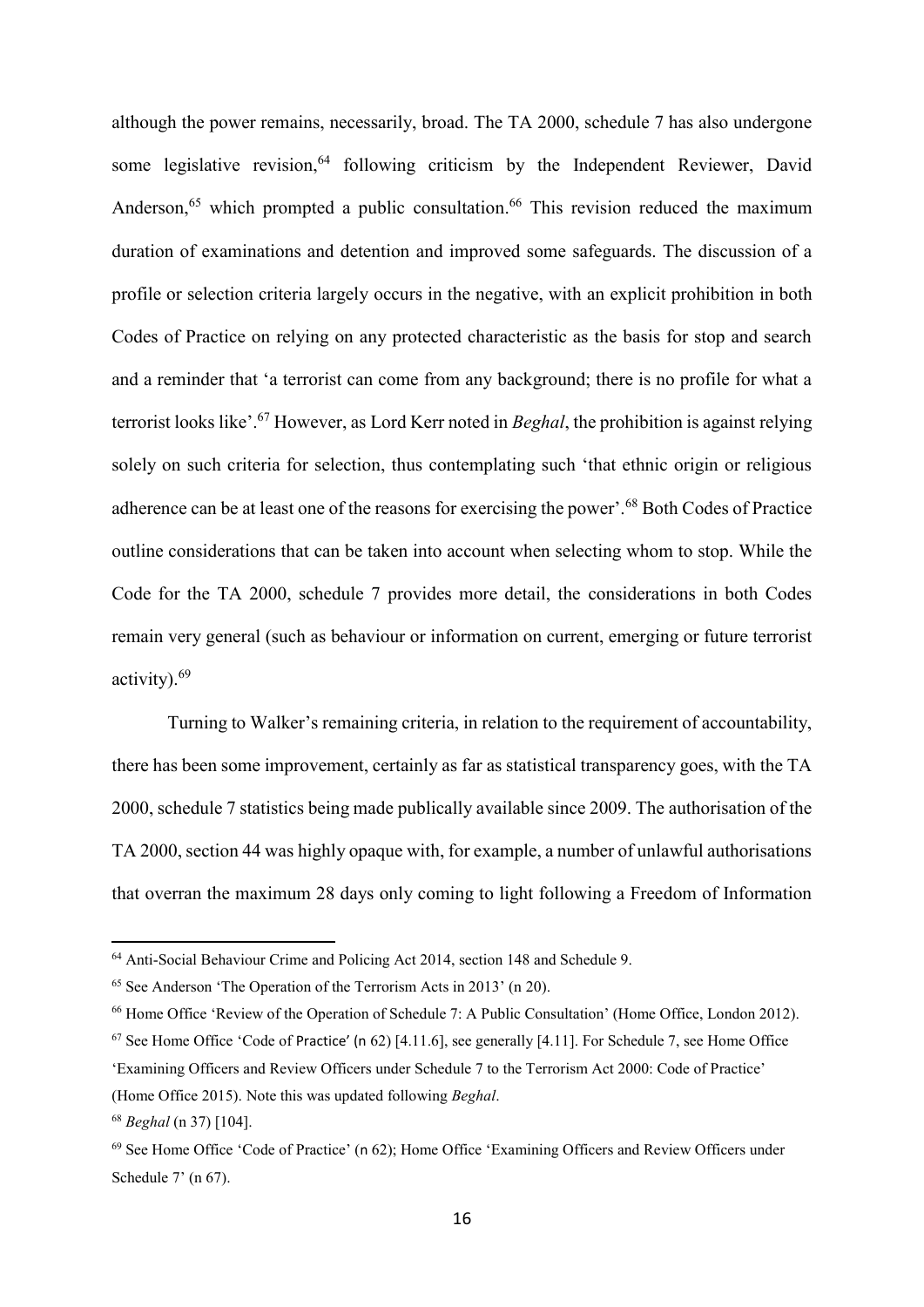Request.<sup>70</sup> It is currently unclear whether there will be improved transparency in this respect under the TA 2000, section 47A. Community involvement – Walker's fourth requirement – is contemplated, although not required, under section 47A, but has not been incorporated into schedule 7.<sup>71</sup> Indeed, schedule 7 presents significant challenges in this regard. While some of the 'community' are evident – the staff and businesses that populate ports and airports, travellers are, by definition, transient and difficult to engage. Fifth, the powers are subject to consideration by the Independent Reviewers and the TA 2000, section 44 was also considered by Lord MacDonald in his review of terrorism legislation.<sup>72</sup> However, notwithstanding consideration by Parliamentary Committees, the powers are not subject to specific reviews by the legislature, thus failing to adhere to Walker's final criterion.

As already discussed, the deployment of all-risks counter-terrorist policing in the UK has dwindled from its highs of the late 2000s, with non-border suspicionless stop and search powers not used since 2011. Section 47A was used for the first time following the attack on Parsons Green Tube on the 15<sup>th</sup> September 2017.<sup>73</sup> Its use was authorised by four forces: the British Transport Police (BTP); City of London Police; North Yorkshire Police and West Yorkshire Police.<sup>74</sup> It is notable that the MPS, which is the largest UK police force and was by far the heaviest user of the TA 2000, section 44, did not authorise the use of section 47A even though the attack took place in its force area. There were 126 stops and searches conducted by the BTP, with 4 resultant arrests, and 1 stop and search by each of the Yorkshire forces. The

<sup>70</sup> Hansard HC Deb 10 June 2010, vol 511 cols 24WS-28WS (Herbert).

<sup>71</sup> Home Office 'Code of Practice' (n [62\)](#page-14-0).

<sup>72</sup> Lord MacDonald, *Review of Counter-Terrorism and Security Powers* (Cm 8003, 2011).

<sup>&</sup>lt;sup>73</sup> BBC News, Police forces use new terror stop and search powers (December 7, 2017).

<sup>74</sup> Home Office *Operation of police powers under the Terrorism Act 2000 and subsequent legislation: Arrests, outcomes, and stop and search, Great Britain, quarterly update to September 2017* (Home Office, Statistical Bulletin 24/17, London 2017) 6.1.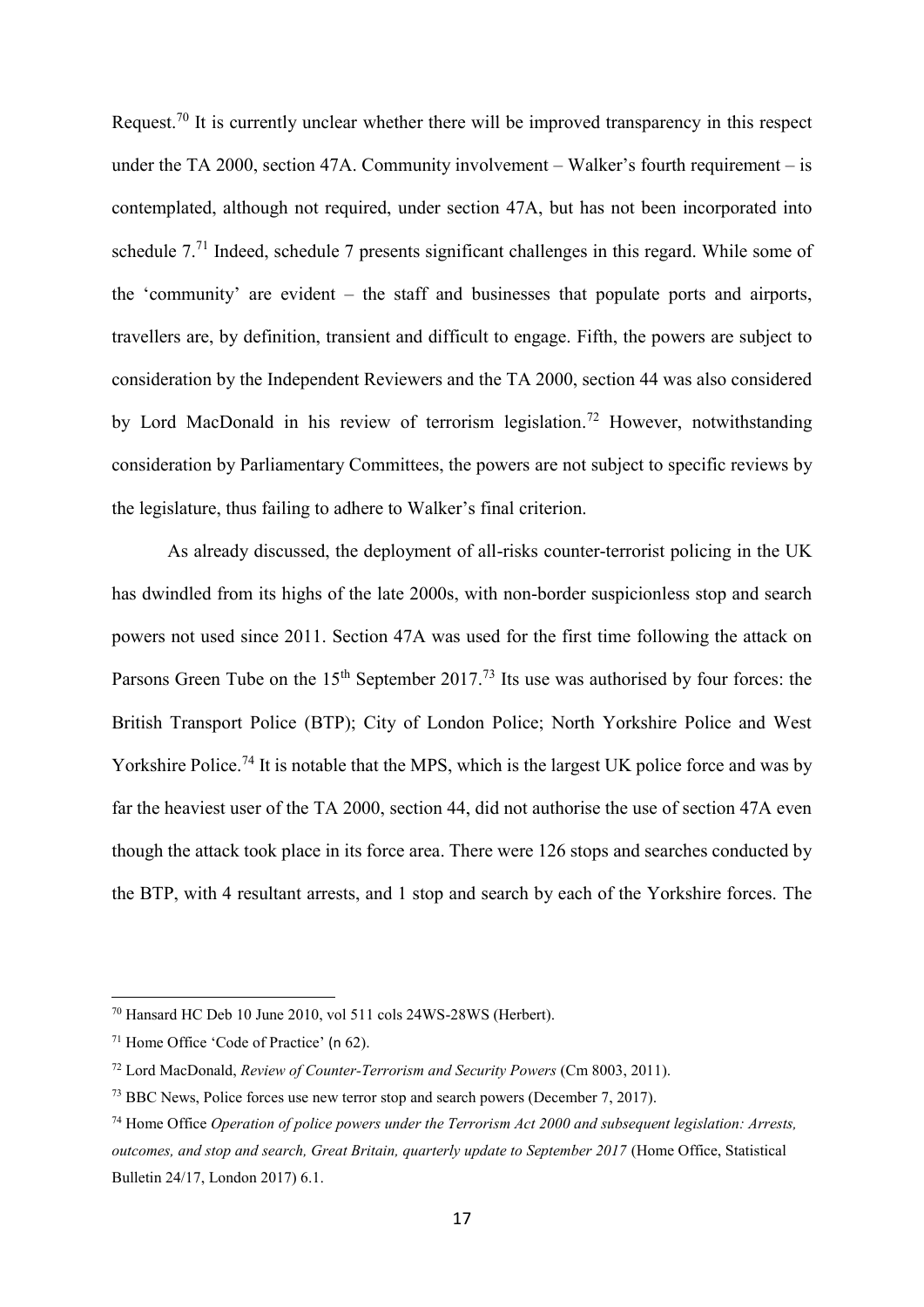City of London police did not deploy the power.<sup>75</sup> This use appears to be considerably more restrained than occurred under TA 2000, section 44 and seems likely to have been intelligence driven, however it remains to be seen whether this is a one off, or whether it heralds a return to the routine use of the power. 76

The use of the TA 2000, schedule 7 has fallen consistently since 2012. In 2009, the first year for which there are records, there were 85,557 examinations. By 2016/17 this had fallen to 18,103, a reduction of some 80%. It is perhaps notable that the percentage of persons examined for more than an hour has increased over that period from just over 3% in 2012 to 9% in 2017, with detentions increasing from 0.8% to 10%. <sup>77</sup> The decreased numbers of schedule 7 examinations coupled with the increase in detentions of over an hour could perhaps point to a finessing of the powers' deployment.<sup>78</sup> Data is not published on the number of arrests or other outcomes. 79

### B. The US

In the US, practice has diverged from that of the UK since the late 2000's. Precise trends cannot be determined due to the lack of public accountability over the practices, none of which are subject to routine, public accounting. However, piecing together caselaw, reports and news articles presents at least a sketch of the environment of all-risks, focusing on non-border powers.

<sup>75</sup> Home Office 'Operation of police powers' (n **Error! Bookmark not defined.**)

<sup>76</sup> BTP *British Transport Police Annual Report: 2010/11* (BTP, London 2011).

<sup>77</sup> Home Office 'Operation of police powers' (n **Error! Bookmark not defined.**) Table s.04. Note figures are for the year to September.

<sup>78</sup> Hill (n [39\)](#page-9-1) 5.10.

<sup>79</sup> Although see examples given in D Anderson *The Terrorism Acts in 2012* (Stationery Office, London 2013) 10.58-10.62.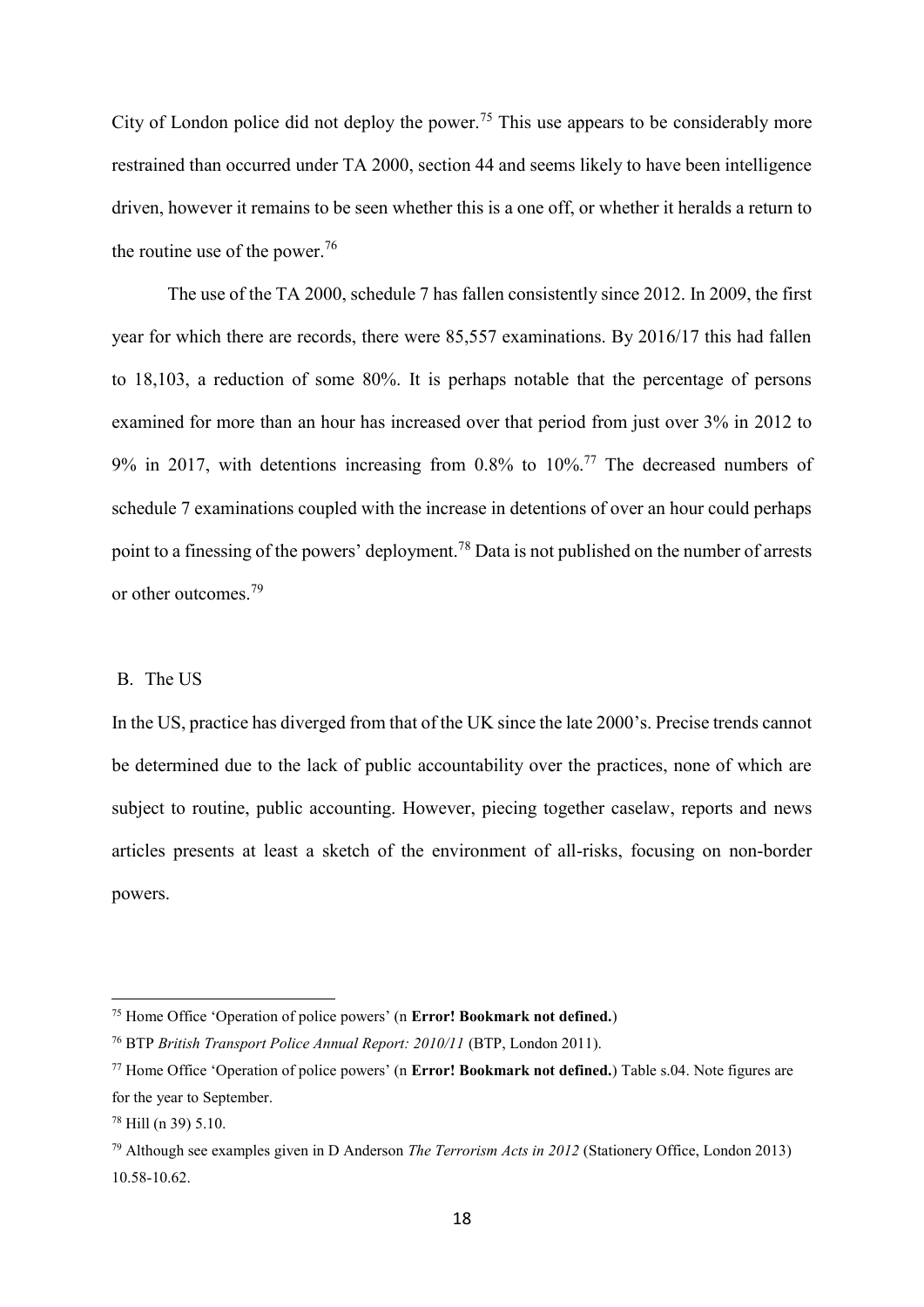The US counter-terrorist all-risks powers are fragmented. At the federal level, the Department of Homeland Security's Transportation Security Administration operates VIPR (Visible Intermodal Prevention and Response) teams, which are deployed across surface and air transportation systems and at special events, for example the Super Bowl and State of the Union. They are manged by the Federal Air Marshalls Service, often operating at the request of, and alongside, local law enforcement and transportation officers.<sup>80</sup> Certain ports are subject to federal statute which requires pre-boarding screening.<sup>81</sup> Amtrak and numerous transit authorities have deployed variants on the theme, including in: New York, New Jersey, Massachusetts Bay, Los Angeles, Washington DC, Marlyland and the Niagara Frontier.<sup>82</sup> While practice varies, these 'inspection programmes' are usually restricted to transit systems and are typically non-coercive: persons can leave the transit system rather than submit to a search. They are usually confined to bags that could contain bombs, thus excluding small handbags and wallets and personal pat-downs.<sup>83</sup> Their objectives are deterrence and detection, although the effectiveness of powers as a detection tool is highly questionable.<sup>84</sup>

<span id="page-18-0"></span>The absence of mandatory reporting means that the use and impact of these powers is unclear. However, the DC Metro bag inspection programme had led to no arrests after 18

<sup>80</sup> R Allison (Director, Federal Air Marshal Service) 'The Federal Air Marshal Service and its Readiness to Meet the Evolving Threat' (Statement before the House Committee on Homeland Security, Transportation Security Subcommittee, July 16, 2015).

<sup>81</sup> The Maritime Transportation Security Act 46 U.S.C. ss.70101–70119 (2006).

<sup>&</sup>lt;sup>82</sup> American Public Transportation Association 'Random Inspections of Carry-On Items in Transit Systems' (SS-SRM-WP-002-10, APTA, Washington DC 2010).

<sup>&</sup>lt;sup>83</sup> For further detail see G Lennon 'Security inspections: suspicionless stop and search in the USA and UK' in G Lennon and C Walker *Routledge Handbook of Law and Terrorism* (Routledge 2015).

<sup>84</sup> See, eg, *MacWade v. Kelly*, 460 F.3d 260, 271 (2d Cir. 2006); *Cassidy v. Chertoff*, 471 F.3d 67, 70 (2d Cir. 2006).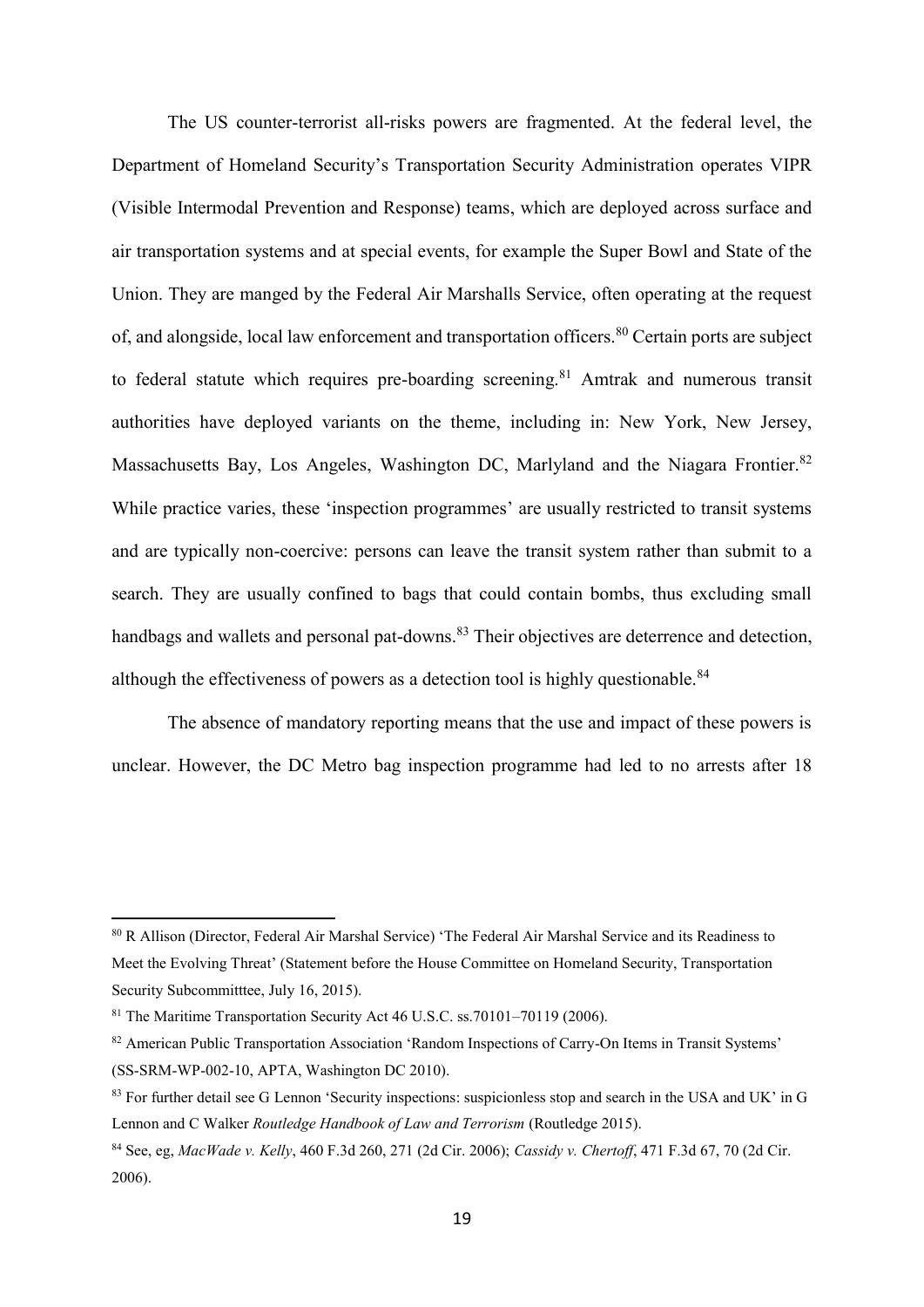months, nor did the Massachusetts Bay Transit Authority after almost five years.<sup>85</sup> VIPR and at least some of the metro inspection programmes remain extant, although they have dropped down the priority list as far as commuter and rights' organisations are concerned.<sup>86</sup> This may be due to decreased numbers, or 'normalisation' after a decade of use in some areas, or simply the long list of other pressing civil rights issues. In the wake of the Port Authority attack there was, predictably, an upsurge in police activity, including bag inspections on the subway.<sup>87</sup>

There is little judicial containment, the courts having held that the bag inspection programmes are constitutional and come within the special needs exception of the 4<sup>th</sup> Amendment.<sup>88</sup> In *Sultan v. Kelly* the claimant, who was of Kashmiri descent, was stopped 21 times in three years under the NYPD's inspection programme. He contended that his  $4<sup>th</sup>$  and 14<sup>th</sup> Amendment rights had been violated and sought an injunction requiring the NYPD to maintain demographic records to enable accountability around possible racial profiling and to implement improved training. The injunction was unsuccessful and the case was settled for \$25,000.<sup>89</sup>

The US 'inspection programmes' hold up poorly against Walker's requirements for containment. Most have no statutory base, the notable exceptions being the VIPR programme

<sup>&</sup>lt;sup>85</sup> A Tuff 'Metro's random bag searches net no arrests', Washington's Top News, June 12, 2012. Available at: wtop.com[, https://wtop.com/news/2012/06/metros-random-bag-searches-net-no-arrests/](https://wtop.com/news/2012/06/metros-random-bag-searches-net-no-arrests/) (last accessed February 28, 2012).

<sup>86</sup> Eg Boston's MBTA continues to have TSA coordinated inspections: Massachusetts Bay Transportation Authority 'If you See Something, Say Something' Available at: [https://mbta.com/transit-police/see-something](https://mbta.com/transit-police/see-something-say-something)[say-something](https://mbta.com/transit-police/see-something-say-something) (last accessed: February 28, 2012).

<sup>87</sup> B Jansen 'Police pledge more patrols after NYC transit attack but say no broader threat is imminent' (USA Today, December 11, 2017) Available at: [https://www.usatoday.com/story/news/2017/12/11/police-pledge](https://www.usatoday.com/story/news/2017/12/11/police-pledge-more-patrols-after-nyc-transit-atsubway-bombing-but-say-no-more-broader-threat-imminen/940309001/)[more-patrols-after-nyc-transit-atsubway-bombing-but-say-no-more-broader-threat-imminen/940309001/](https://www.usatoday.com/story/news/2017/12/11/police-pledge-more-patrols-after-nyc-transit-atsubway-bombing-but-say-no-more-broader-threat-imminen/940309001/) (last accessed: February 28, 2018).

<sup>88</sup> *MacWade v. Kelly* (n [84\)](#page-18-0); *Cassidy v. Chertoff* (n [84\)](#page-18-0).

<sup>89</sup> *Sultan v Kelly*, 09 CV 00698 (RJD)(RER) (E.D.N.Y. June 30, 2009).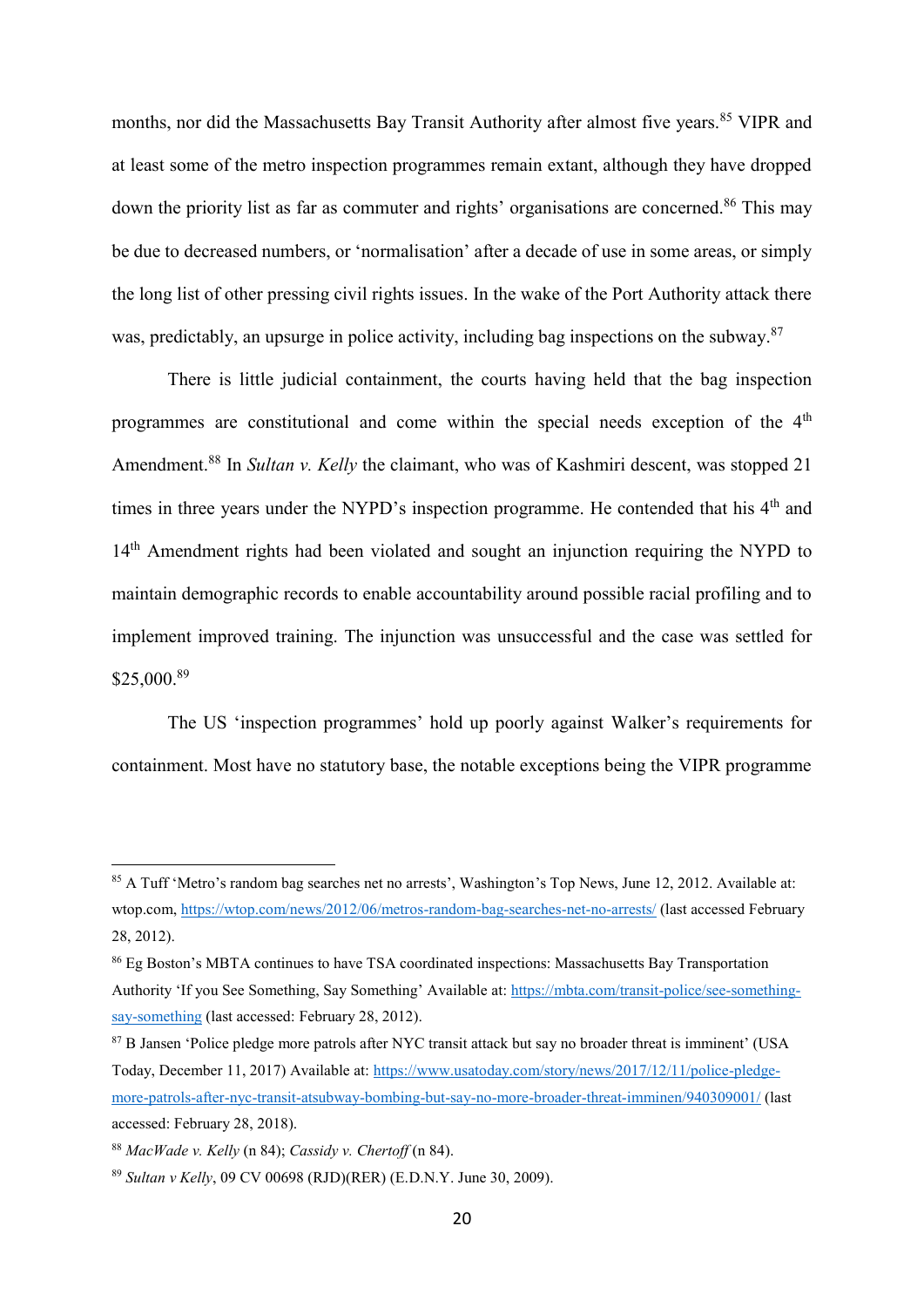(although the statutory detail is exceptionally light-touch)<sup>90</sup> and the ferry inspections that were challenged unsuccessfully in *Cassidy v. Chertoff.*<sup>91</sup> There is little if any accountability, in terms of giving an account, with such information on deployment as exists haphazard and generally resulting from legal cases and/or information requests from news agencies. In terms of oversight, there is often none, with no authorisation required to deploy the powers, and no ad or post-hoc scrutiny. There is limited community involvement, although transit stakeholders are consulted under some regimes and the public is generally made aware that searches are being conducted. Apart from reviews of VIPR within the ambit of general reviews of the Department of Homeland Security (DHS) or TSA, there are no structured reviews by anybody, let alone the relevant legislature – who would rarely be involved in any case due to the lack of a statutory base. The one criterion they do adhere to is the requirement of a link to vulnerable targets, although this appears to be – at least some of the time – on the basis of a generalised threat towards mass transportation.

## C. France

The French state of emergency that had been in force since the Paris attacks of November 13 2015 expired on November 1, 2017, being partially replaced by the Act to Reinforce Internal Security and the Fight Against Terrorism.<sup>92</sup> The law makes permanent a number of the emergency measures that had been in force. Of interest in relation to all-risks policing is the power under Article 1 which permits Prefects – the Interior Minister's local representatives – to designate 'protection perimeters' to ensure security at events or in particularly vulnerable places which are exposed 'to a risk of acts of terrorism'. The designation may last for up to a

<sup>90</sup> 6 USC 1112 sec. 1303.

<sup>91</sup> 471 F.3d 67, 70 (2d Cir. 2006). The relevant statute is: The Maritime Transportation Security Act 46 U.S.C. ss.70101–70119 (2006).

<sup>92</sup> Loi n° 2017-1510 du 30 Octobre 2017.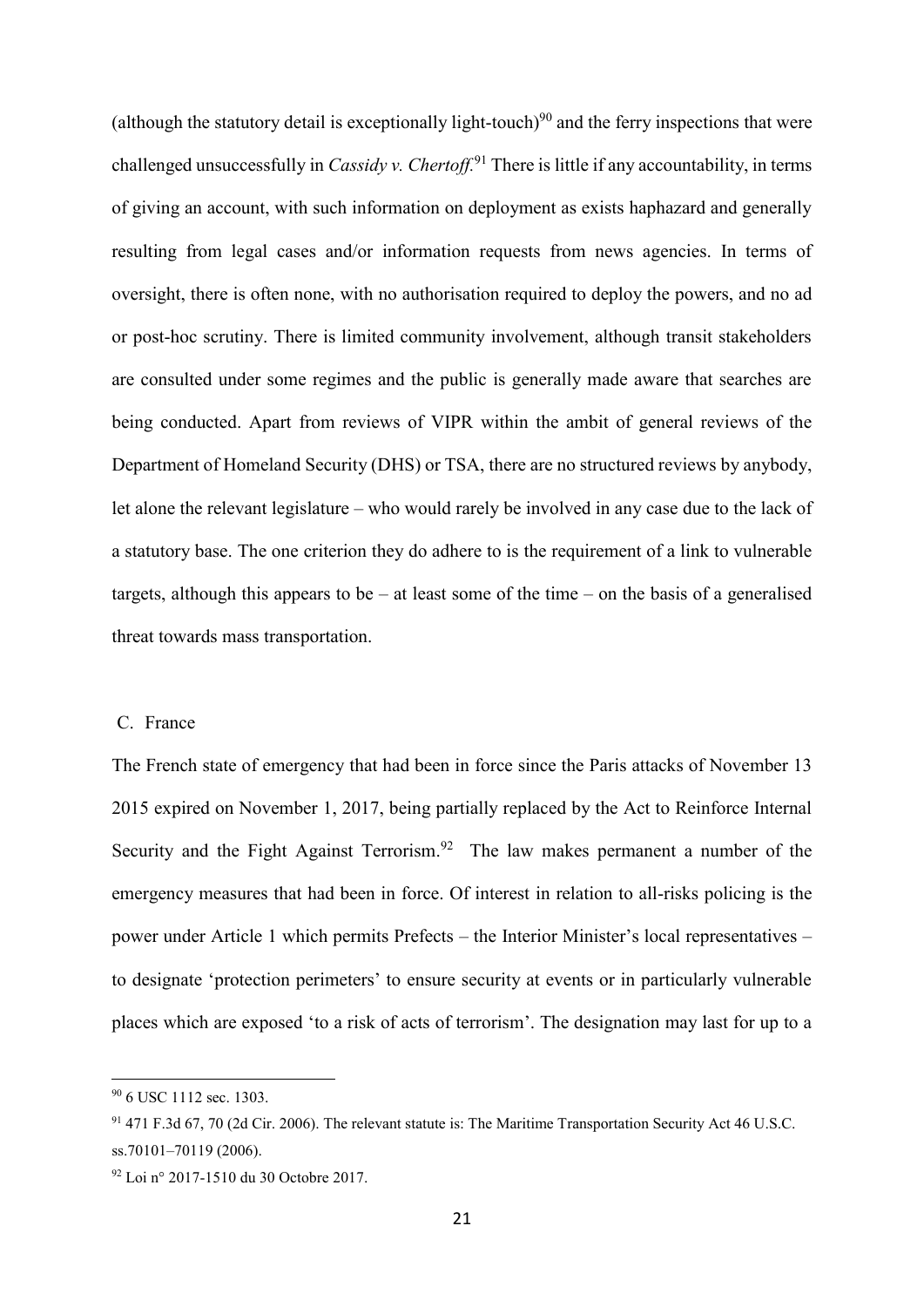month and is renewable. The duration and extent must be proportionate although, given the trigger is so low, this adds little by way of safeguards. Human Rights Watch expressed concern that the broad discretion afforded by this power would simply exacerbate concerns regarding discrimination in relation to identity checks.<sup>93</sup> The UN Special Rapporteur, Fionnuala Ní Aoláin, noted the impact of the draft Bill on, *inter alia*, freedom of movement, as well as a general concern that such exceptional powers are being made permanent.<sup>94</sup> Given the power is so recent, there is no information on its deployment.

The 2017 law is based upon a measure from the state of emergency.<sup>95</sup> That power, under Article 8(1), permitted the Prefect to designate an area for up to 24 hours during which the police could conduct identity checks, visual and bag inspections and inspections of vehicles. There was no requirement of suspicion and the searches did not require consent. Any incidental criminality revealed could be relied on in subsequent proceedings.<sup>96</sup> There is no required trigger, the only pre-requisite being that the area was under a state of emergency. In the sixteen months that it was in force, approximately 5,000 designations were made.<sup>97</sup> There were no evaluations, nor published records regarding the number of dangerous items found, nor arrests made. It was deployed at events as diverse as the Saint-Hilaire-Saint-Mesmim cherry festival and the Parisian polling stations during the election.<sup>98</sup> While nominally limited to 24 hours, a

<sup>93</sup> Human Rights Watch 'France: Flawed Security Bill Would Violate Rights' (September 12, 2017). Available at:<https://www.hrw.org/news/2017/09/12/france-flawed-security-bill-would-violate-rights> (last accessed: February 28, 2017).

<sup>&</sup>lt;sup>94</sup> F Ní Aoláin 'Letter to the French Government on 22 September 2017' (OL FRA6/2017). Available at: [http://www.ohchr.org/Documents/Issues/Terrorism/OL\\_FRA22.09.17.pdf](http://www.ohchr.org/Documents/Issues/Terrorism/OL_FRA22.09.17.pdf) (last accessed: February 28, 2017).

<sup>95</sup> Article 8(1) of Loi n° 55-385 du 3 Avril 1955, in its drafting from Loi n° 55-385 du 21 Julliet 2016.

<sup>96</sup> Code of Criminal Procedure Article 78-2-2 sub paras 3-4.

<sup>97</sup> J Pascual 'Les contrôles d'identité et les fouilles de l'état d'urgence déclarés contraires à la Constitution' *Le Monde* (1 December 2017).

<sup>98</sup> ibid.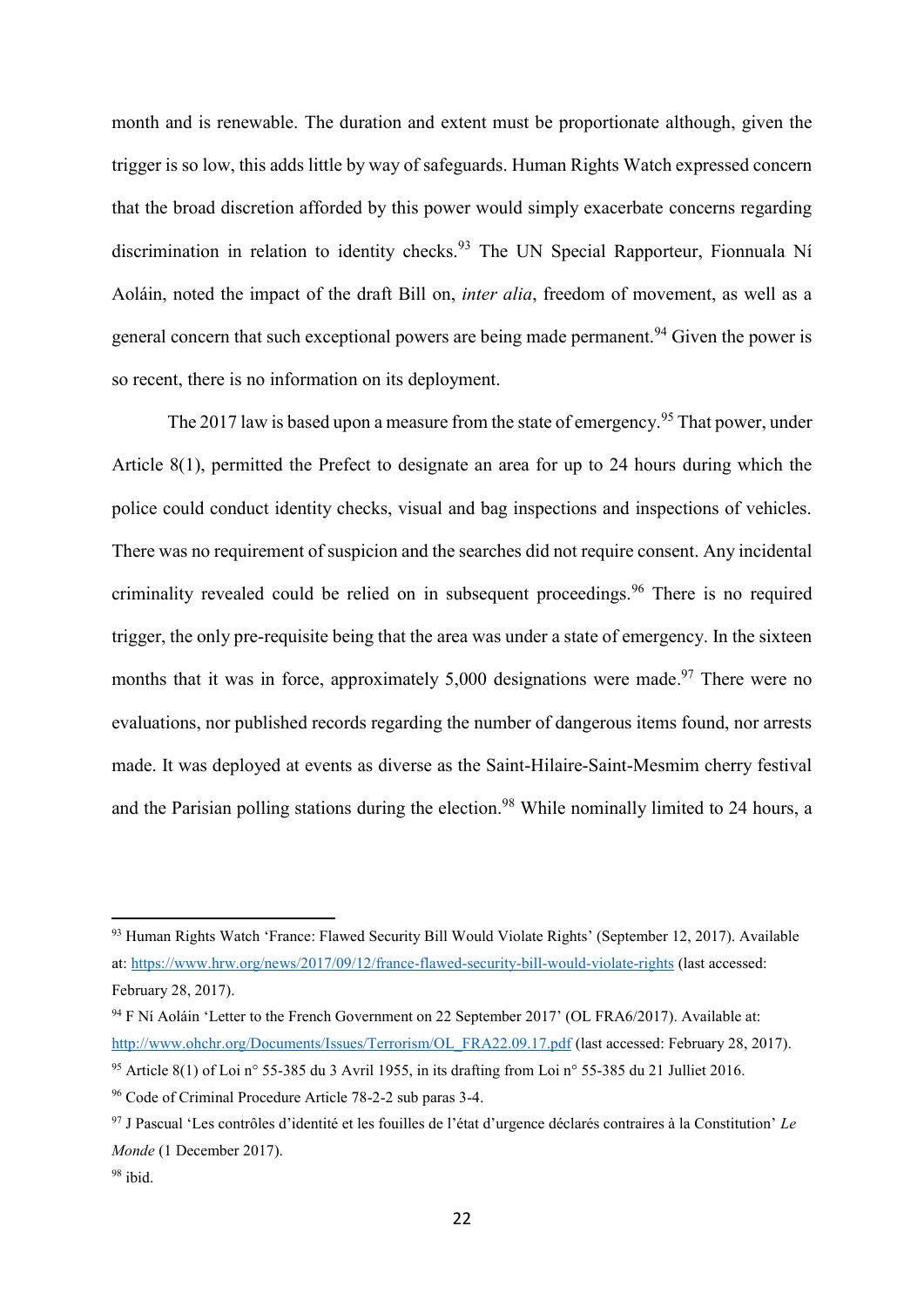series of rolling designations covering the public transportation of passengers by rail in Paris lasted from April 4, 2016 to July 21, 2016.<sup>99</sup>

This law was challenged on the grounds that it infringed the constitutional rights of freedom of movement, respect for private life, the principle of equality and the right to a fair trial.<sup>100</sup> The Constitutional Council declared the law to be unconstitutional on the basis that the legislature failed to balance the objectives of safeguarding against attacks on public safety, which must be considered under the state of emergency, and the rights of freedom of movement and a private life. Specifically, it criticised the fact that the areas could be designated without any need to establish a risk of harm to public order.

The current law differs in two key respects. First, it is narrower in that there must be a risk of acts of terrorism in the designated areas. The link to acts of terrorism would appear to be the minimum required to address the concerns raised by the Constitutional Council. However, while this may have sufficed under the state of emergency, it is questionable whether it will go far enough outwith that. Second, it is broader in so far as a protection perimeter may be imposed for up to a month at a time. While fitting well with the logic of all-risks, permitting additional security around locations that are deemed to be vulnerable or particularly risky targets, it suggests the level of specificity is comparatively low and of a more generalised nature, such that it would endure for up to a month. This lengthy duration is unlikely to bolster the case for the power's constitutionality. One could argue that there is an element of consent required as persons who do not wish to be searched can leave the area rather than submitting to a search. However, this could be a rather ephemeral form of consent. If the perimeters apply around mass public transportation, it could be argued that entrance is a necessity rather than a choice for commuters who may have no reasonable alternative of getting to and from work.

 $99$  ibid.

<sup>100</sup> Decision no. 2017-677 QPC of 1 December 2017.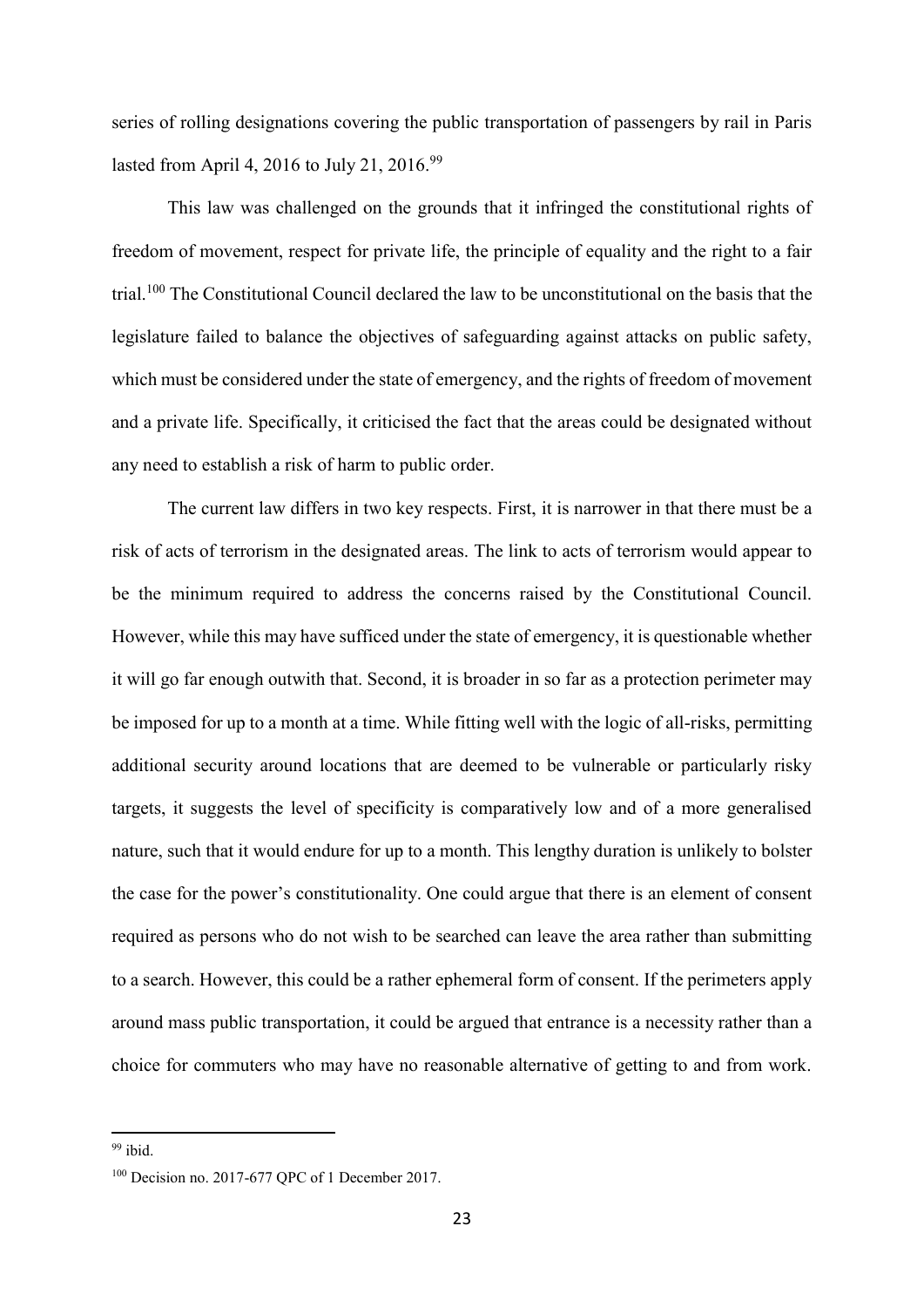Equally, if the perimeters cover substantial public spaces, the potential infringement of the freedom of movement is substantial. Most concerning would be if the person lives or works within the perimeter: there can be no suggestion of freely given consent in such circumstances. The consent argument is only really persuasive if the perimeter is applied to specific events and/or iconic venues. Absent consent, it seems questionable whether the law is sufficiently narrowly drawn to satisfy the Constitutional Council.

Certainly *Gillan* would suggest that, should the issue be raised in Strasbourg, the ECtHR would be unimpressed. The trigger is slightly higher than the requirement of 'expediency' in the TA 2000, section 44, but not by much, and the absence of any additional safeguards, or even a specific object to the search indicates even broader discretion than evident in *Gillan*. Also, unlike the TA 2000, section 44, the powers permit identity checks. There seems to be a clear risk of the arbitrary exercise of the power. Current practice may show restraint, although the experience in relation to its predecessor power suggests otherwise. It therefore seems likely that the ECtHR would hold that the power was not in accordance with the law.

Under the relevant French provisions, there is weak compliance with Walker's containment principles. The power has a statutory base, but the provisions are exceptionally light-touch. The requirement that there be a risk of terrorism in the designated area could be seen as a linkage to a vulnerable location but some degree of imminence or narrowing of the trigger would be desirable. It is unclear what criteria, if any, there are around accountability. In terms of oversight, the designation process is undermined by the low trigger. It is unclear whether records must be kept or published. There is no discussion of the selection criteria. There is no requirement of community engagement. Finally, there is, like the US and UK powers, no requirement of regular legislative review.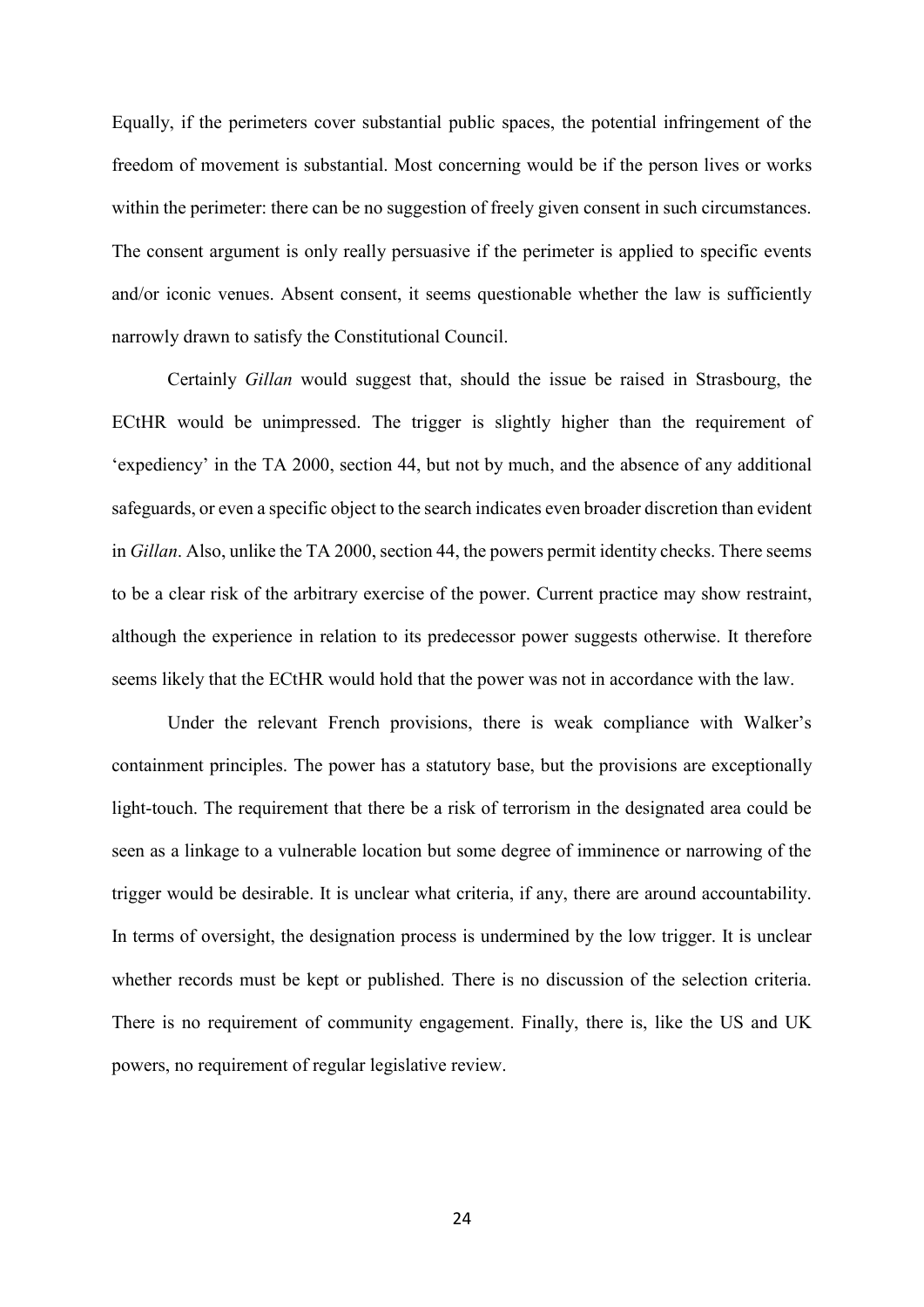#### **CONCLUSION**

None of the powers discussed in this chapter adhere fully to Walker's principles for containment. That they should do so is a necessary first step. The practice and caselaw over the past decade or so suggests that additional restraints are needed to effectively control these powers. Adherence to the *Gillan* high watermark, which in essence required all-risks powers be time limited and intelligence driven, would be desirable. However, as discussed, there appears to have been a retreat from this standard. To ensure the constitutionality of all-risks powers as currently practiced, I would suggest the following additions to Walker's principles. First, evidence of non-terrorist criminality found during the exercise of all-risks measures be non-admissible in subsequent trials. Second, evidence from interviews conducted under allrisks measures be non-admissible in subsequent trials. Notwithstanding the ECtHR's disappointing permissiveness towards 'safety interviews',<sup>101</sup> interviews conducted with persons who are not suspected of an offence or subject to the appropriate safeguards should not be admissible in court. This should be achieved by way of an explicit statutory bar.<sup>102</sup> As well as ensuring adherence to the right to a fair trial, these requirements should serve to encourage officers to use all-risks measures solely to determine whether the person is risky or not. If it is determined that the person is risky, then the 'ordinary' counter-terrorist or criminal law should apply.<sup>103</sup>

The significant upturn in the number of attacks across Europe and their 'diversified and simplified' modus operandi lend themselves to precisely the type of precautionary logic that underpins all-risks policing.<sup>104</sup> It is perhaps not surprising that, in the UK, some seven years

<sup>101</sup> *Ibrahim v United Kingdom* (2015) 61 EHRR 9, app.no 50541/08. See further A Roberts 'Fair Trial: *Ibrahim* 

*v United Kingdom*' (2017) 11 Criminal Law Review 877. See also ch 2 (Dickson) in this collection.

<sup>102</sup> Compare *Beghal* (n [37\)](#page-9-0).

<sup>103</sup> See Ch 3 (Walsh) in this collection.

<sup>104</sup> Anderson 'Attacks in London and Manchester' (n [105\)](#page-25-0).